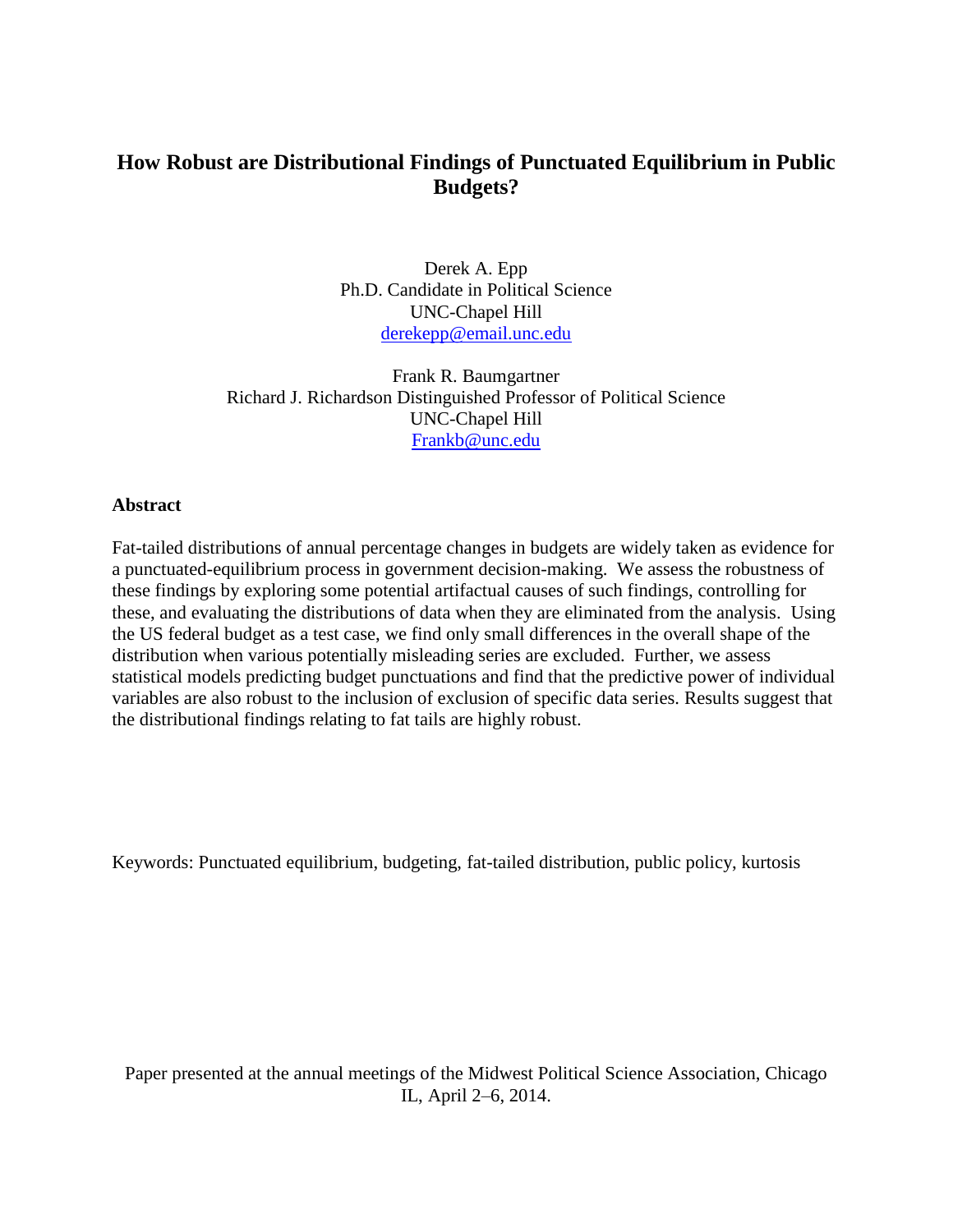## **Introduction**

Punctuated equilibrium in policy studies refers to the idea that political, social, and other forces act to suppress dramatic changes in public policies during periods of equilibrium, but that these negative feedback forces that generate the equilibrium can occasionally be disrupted, creating a surge of self-reinforcing changes that rapidly cause a new equilibrium to be reached. Policies then may appear stable for long periods of time, but suddenly be dramatically transformed when an underlying institutional structure or supporting policy idea is revised. Frank Baumgartner and Bryan Jones developed these ideas in their 1993 treatment of a number of policy issues, demonstrating by looking over many decades of media or congressional consideration of such issues as nuclear power, pesticides, or tobacco regulation that stability is interspersed by punctuation, and that a single theory can explain both the stability as well as the brief periods of change. Scholars have continued to track individual issues over time, and this chronological or historical approach remains an important method for understanding policy dynamics, one issue at a time.

The literature took a dramatic turn in 2005 when Jones and Baumgartner shifted attention to a distributional approach. Looking specifically at the US federal budget over a 50-year period, they pooled observations across 60-some consistently defined spending categories, and calculated inflation-adjusted annual percent changes for each year and each budget category. The result was a histogram that showed the distribution of annual percent changes in budgets (Jones and Baumgartner 2005, Figure 4.14). The shape of this distribution was consistent with the theoretical expectation they had developed in the earlier work: the "normal" period of equilibrium was reflected by a great preponderance of cases in the central peak of the distribution, which they termed a sort of hyper-incrementalism. At the same time, the distribution showed "weak shoulders" and very wide tails. In the time since the publication of

1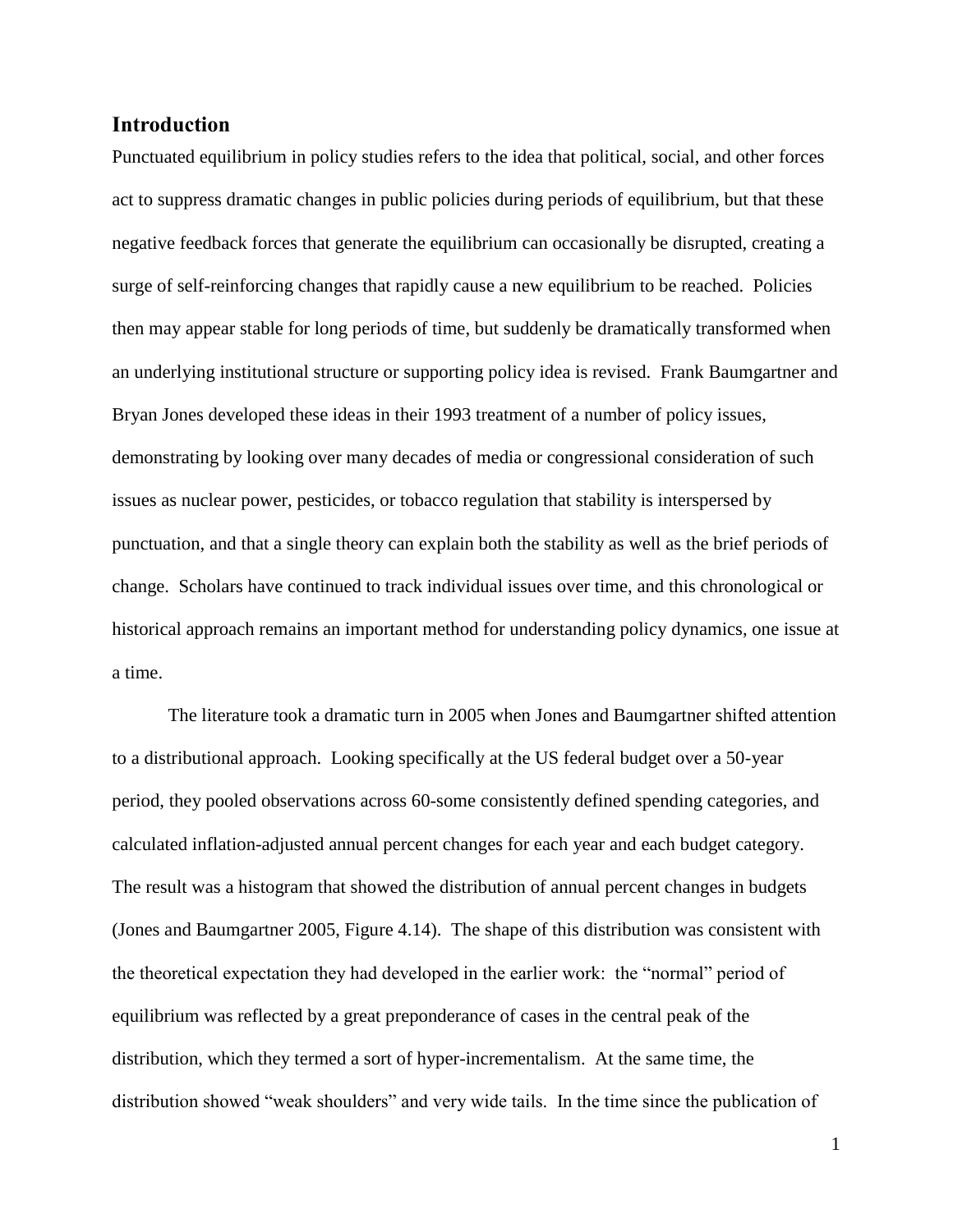this work, the distributional approach to studying policy change has become widespread. A recent article in which the two original authors were joined by many others looking at several western countries, each showing a similar fat-tailed distributions, was entitled "An Empirical Law of Public Budgeting," reflecting the wide applicability of these findings (Jones et al., 2009).

The movement from historical to distributional treatment of policy changes comes with important costs and benefits. The benefits of the distributional approach include the important fact that such an analysis can literally be comprehensive. Rather than focus on one, a few, or even a great number of individual policy domains, the distributional approach can look across the entire budget, and at whatever level of specificity the categories allow. Further, the approach has allowed international and cross-institutional comparisons, as percentage-change calculations can be made from budgets in virtually any system, and databases other than budgets can also be analyzed from a distributional approach. So there is no wonder why the approach has become widespread in the literature.

At the same time, there are costs to the distributional approach. We can mention three. First, the approach is a-historical—the chronological dimension is lost. Rather than looking at the trace of an individual policy over time, the distribution simply counts up the number of annual changes of various magnitudes. Second, by combining all available policy domains into a single analysis, it removes the details of the underlying policy choices from the analysis. So it removes both history and policy-relevant context from the analysis; these are heavy costs, to be sure. These two issues are the reason why Jones and Baumgartner (2005) were careful to combine the distributional approach with a number of chronological / historical treatments of individual policy issues. What the distributional approach gains in generalizability, it loses in policy specificity and attention to historical context; these are completely absent, in fact.

2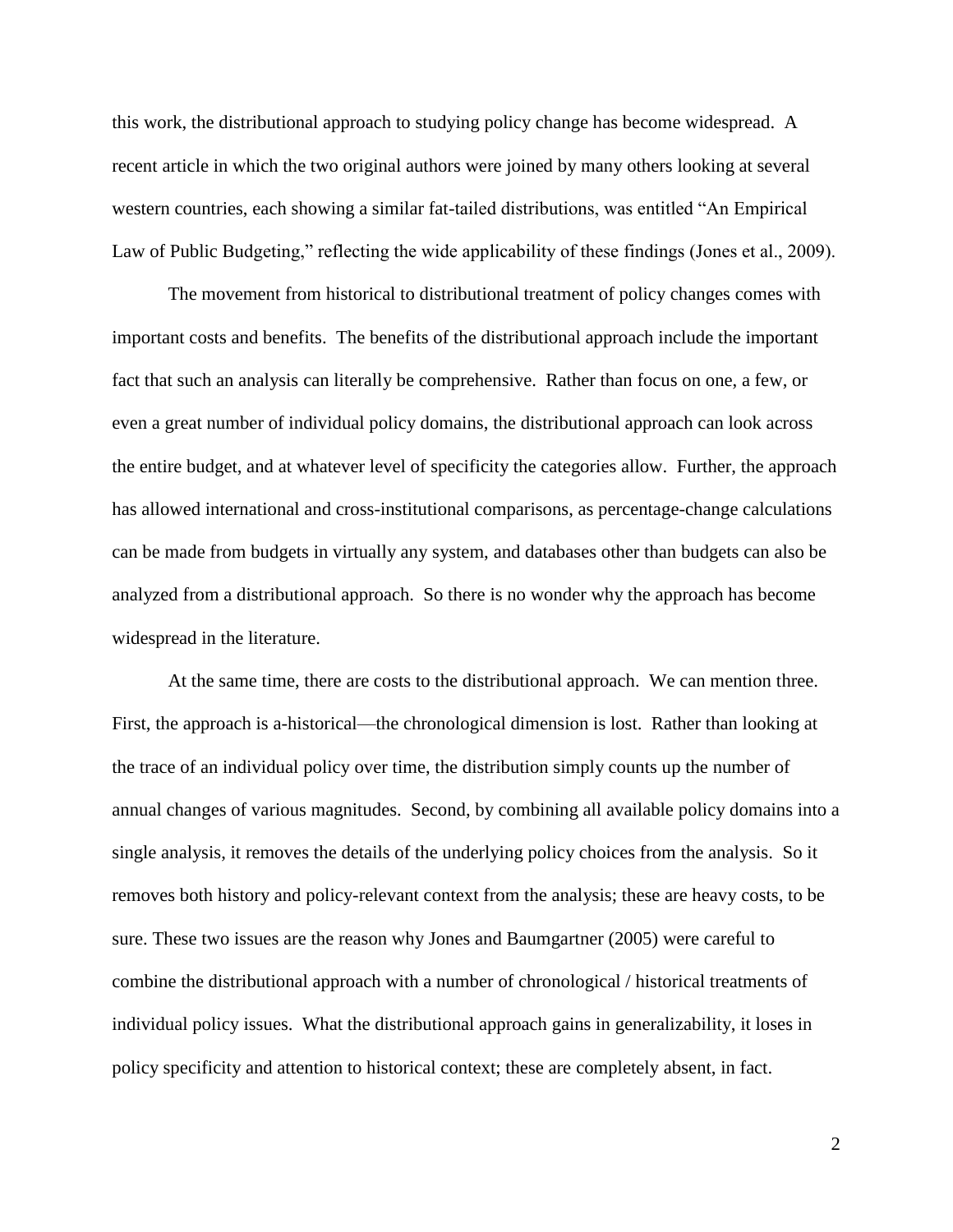A third issue in a distributional approach is a concern that different processes could be generating the cases in the central peak of the distribution and those far out in the tails. The normal interpretation has been that the cases in the tails represent punctuations: dramatic shifts in policy direction, or at lease massive changes in budgetary commitments to certain ideas. But what if they are immediately reversed? Rather than a punctuation or a paradigm shift, they might just be a blip. Far from representing a sea-change, they could represent just a temporary dynamic that might immediately be reversed. This paper explores the possibility that the tails and central peaks of budget distributions could be generated by factors inconsistent with the theory of punctuated equilibrium. We begin by exploring those possible issues and then assess the robustness of fat-tailed distributions when we control for relevant factors.

#### **Background**

Our approach is informed by previous research that explores the nature of policy punctuations. In particular, we look to a study by Peter John and Shuan Bevan (2011) that develops a three-tiered typology for punctuations in the U.K. context as an intellectual precursor to the current analysis. They group punctuations according to three causal processes: procedural adjustments, lowsalience, and high-salience adjustments. Their argument is that punctuations resulting from procedural reclassifications are a-theoretical and in some cases should be removed from the data. Further, they point out that it is difficult to reconcile punctuations occurring in the absence of any attention to the casual process identified by punctuation equilibrium theory. Their question then is how many of the punctuations they observe can be linked to shifts in attention, rather than the competing mechanisms. They discover that a substantial proportion—about half—of the punctuations they identify occurred either as part of a procedural adjustment or with an almost complete lack of public attention. We engage in a similar process here, identifying mechanisms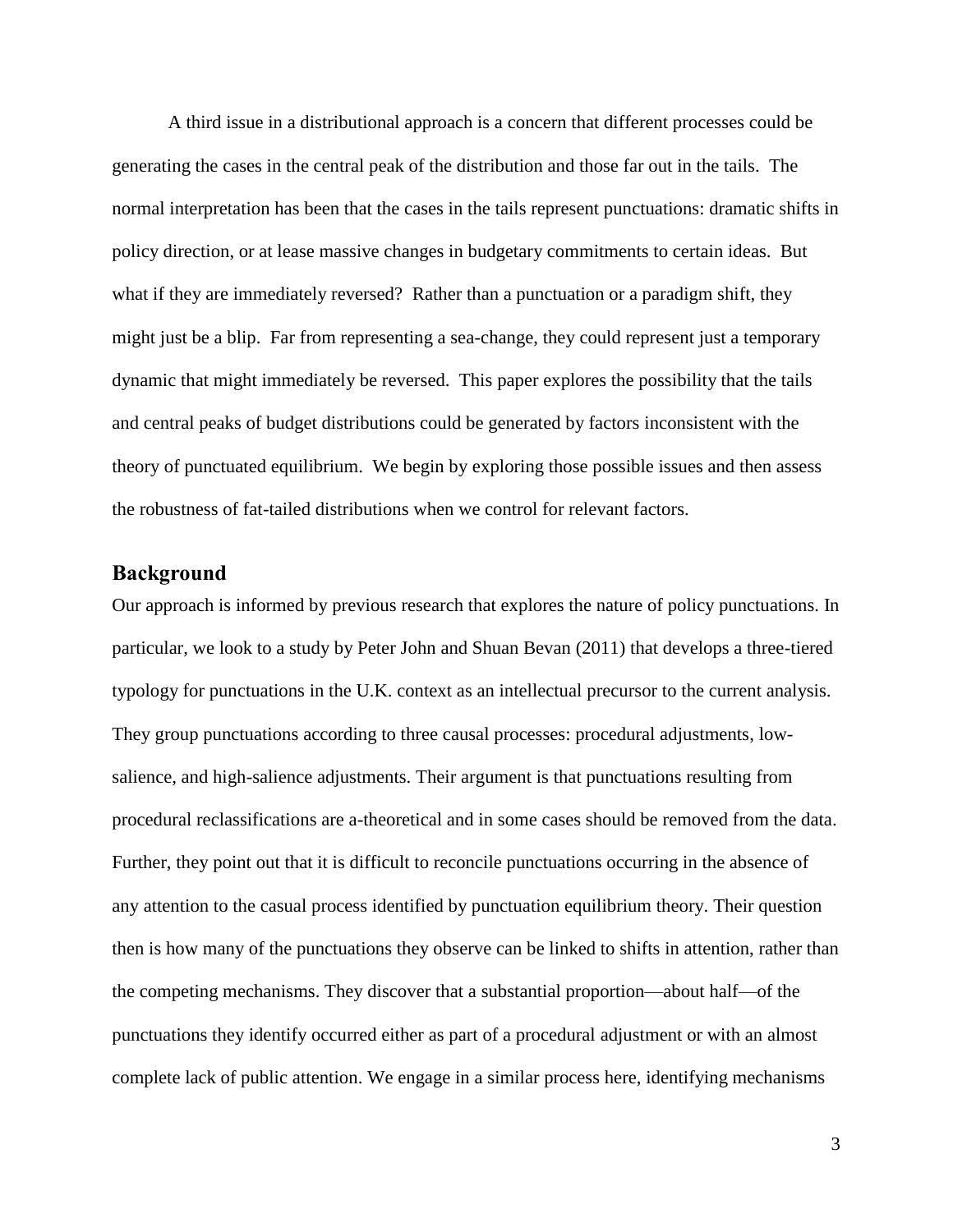in the data generating process that could potentially produce cases in the tails of a distributional analysis which would not correspond to the data generating process implied in the punctuated equilibrium model.

### **Identifying Punctuations**

We start by returning to a classic example of a punctuation—coverage of pesticides, as originally documented by Baumgartner and Jones (1993). They describe how from their development around the turn of the  $20<sup>th</sup>$  century until the late 1950s pesticides were viewed as a marvel of modern technology, a panacea that would usher in a new age of agricultural productivity and public health. Given the positive press surrounding pesticides it seemed logical for the U.S. government to support their liberal application, and indeed large swaths of the continental U.S. and other parts of the world were blanketed in DDT. Then, in the mid-1950s, it began to dawn on people that while very effective at killing insects, pesticides do not discriminate; they kill many other things as well. This idea culminated with the publication of *Silent Spring* in 1962 by Rachel Carson, which documented the disastrous environmental consequences of indiscriminate pesticide use.

Figure 1, which we borrow from Baumgartner and Jones (1993), clearly shows the dramatic reversal of fortunes pesticides saw in the 1950s. The turning point appears to be 1957. Before this year, articles on pesticides had been remarkably supportive—in many years every single article on the topic had a positive tone. After 1957, the majority of articles cast a negative light on pesticides. We have updated the original figure after conducting difference of means tests using 1957 as the dividing point in the data. The dashed horizontal lines show the mean value of support before and after 1957. As the subtext to the figure notes, before 1957 this value was 93% and after it was 29%, representing a major shift in the debate over pesticides.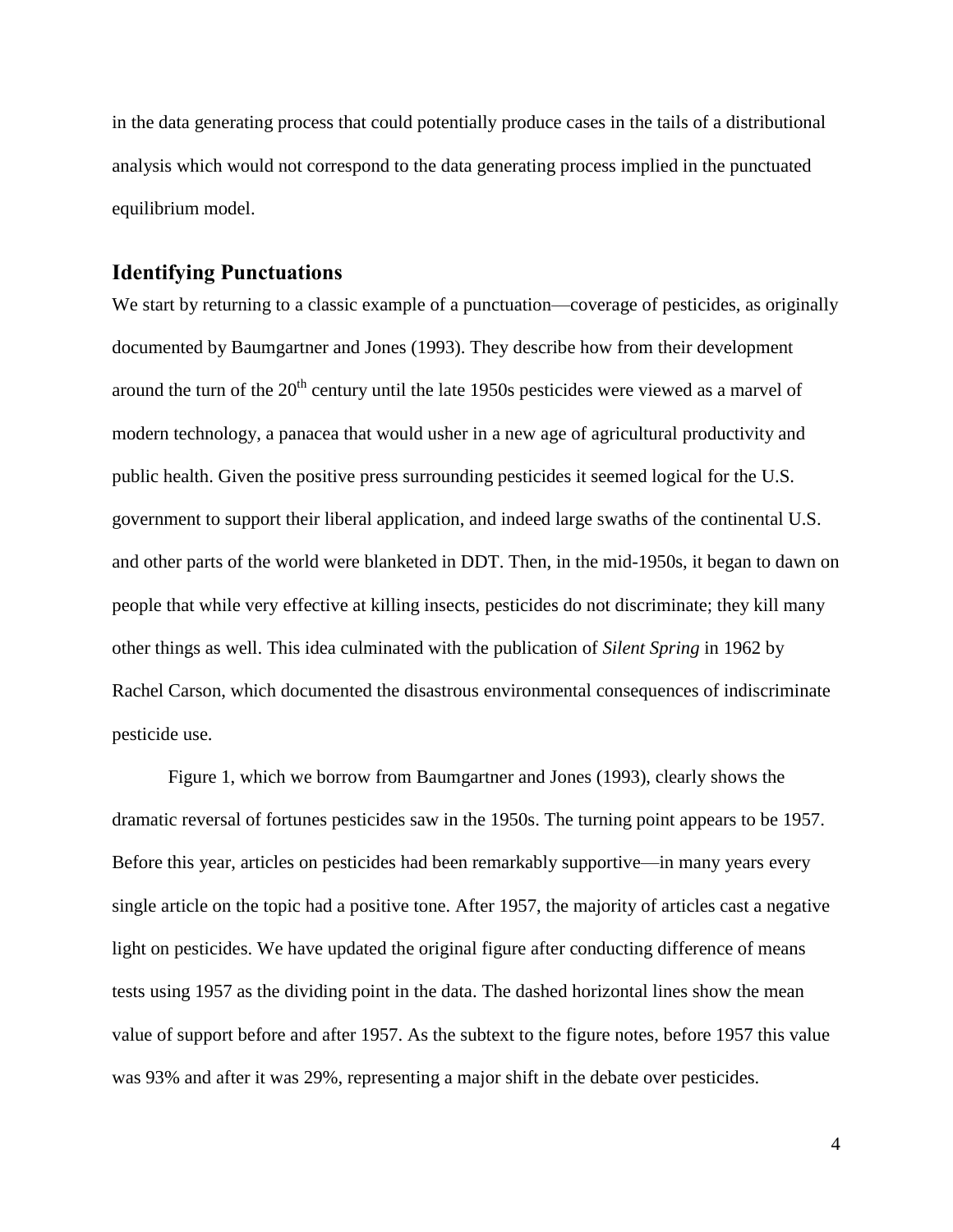

Figure 1. The Classic Punctuation: Media Coverage of Pesticides

The dynamic on display in Figure 1 exemplifies what is typically thought of as a punctuation in the literature on agenda setting. This is the idea that disequilibria in policy series herald a paradigm shift, where some new approach or solution takes precedent and traditional ways of doing things are rapidly discarded. In the case of pesticides, this shift came when people stopped viewing pesticides as an easy solution to various societal problems and started seeing them as harmful carcinogens. With this type of punctuation we should be able to look at a policy series and draw a clear line denoting the point where perceptions flipped and a new paradigm took hold.

But moving to a stochastic approach allows the possibility that many of the punctuations we observe are 'false' or temporary, in the sense that they are quickly reversed and signify very little about political agendas. How then do we distinguish between 'real' punctuations, the focus of agenda-setting theories, and temporary punctuations? This is the central question of the paper, and we employ various empirical strategies to answer it.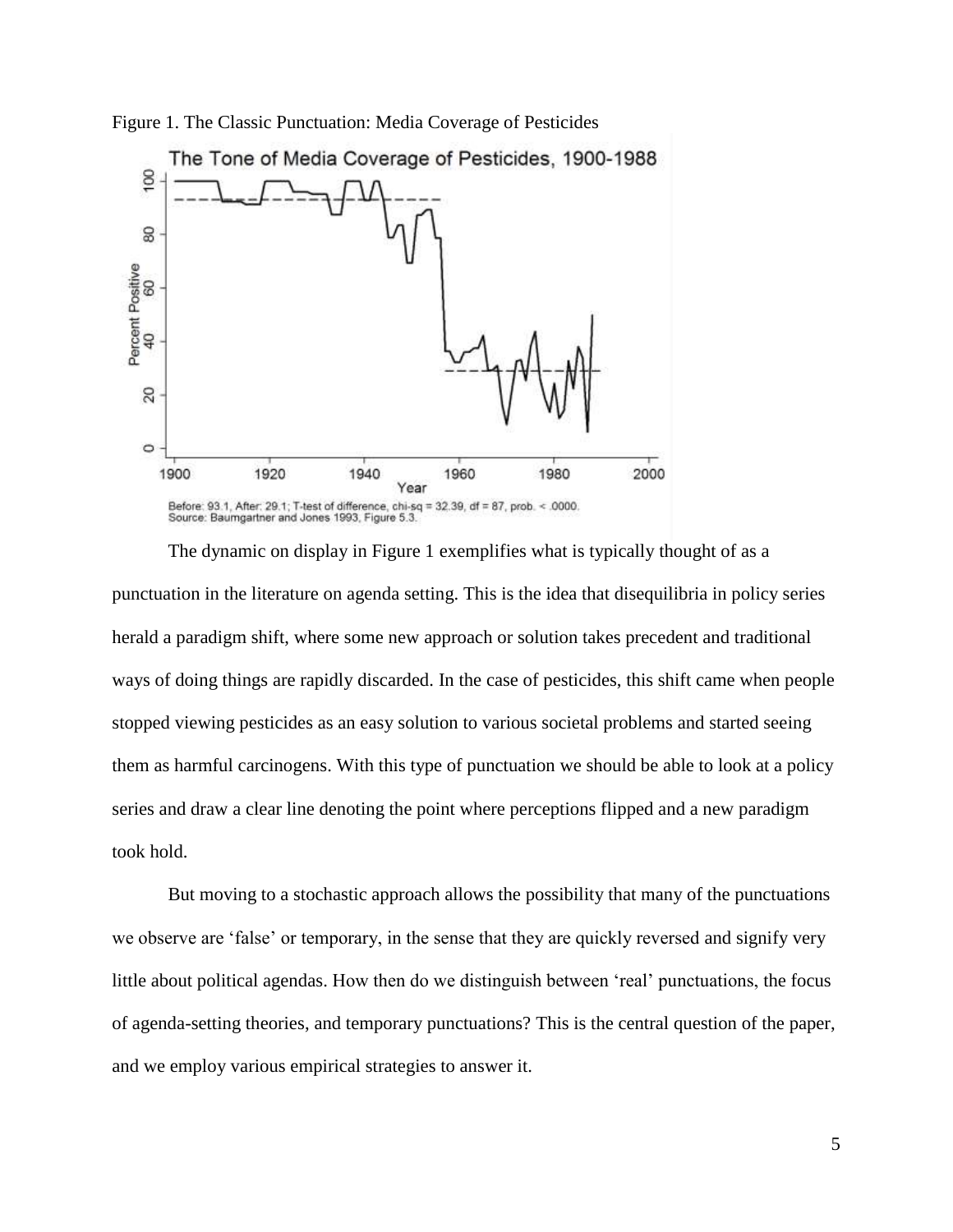One straightforward approach is to test for serial auto-correlation, with the expectation that volatile policy series where punctuations are quickly reversed will show low correlations between current and previous values. In Figure 1, it is clear that during the early period, values remain consistently high; only in 1957 does the value dramatically shift from the previous value, and remain distinct in its future values from the past ones. Seen in this way, inertia is a key element of the theory. Most issues, most of the time, maintain a certain stickiness, maintained in equilibrium by negative feedback. Serial auto-correlation is a simple way to look at this; series with high inertia should have high correlations between any given value and the previous one. Series with no punctuations, or with high variability around a central value that itself does not change, do not correspond with the theory, and they would show low values of serial autocorrelation. (Note however, that trending series with a no punctuation would have high values on this measure, so it must be combined with other techniques in assessing fit to the theory.)

Figure 2 illustrates the expected relationship by plotting the percent positive media coverage about pesticides against their lagged values (the data are the same as from Figure 1). Here auto-correlation is very high and we see that the data is divided into two groups; high values (stemming from the period before the punctuation in 1957) and consistently low values (coming after the 1957 collapse in the public image of the industry). So, with the one major exception, last year's values are a strong predictor of current year values. As series become more volatile, and punctuations more temporary, we can expect this relationship to break down.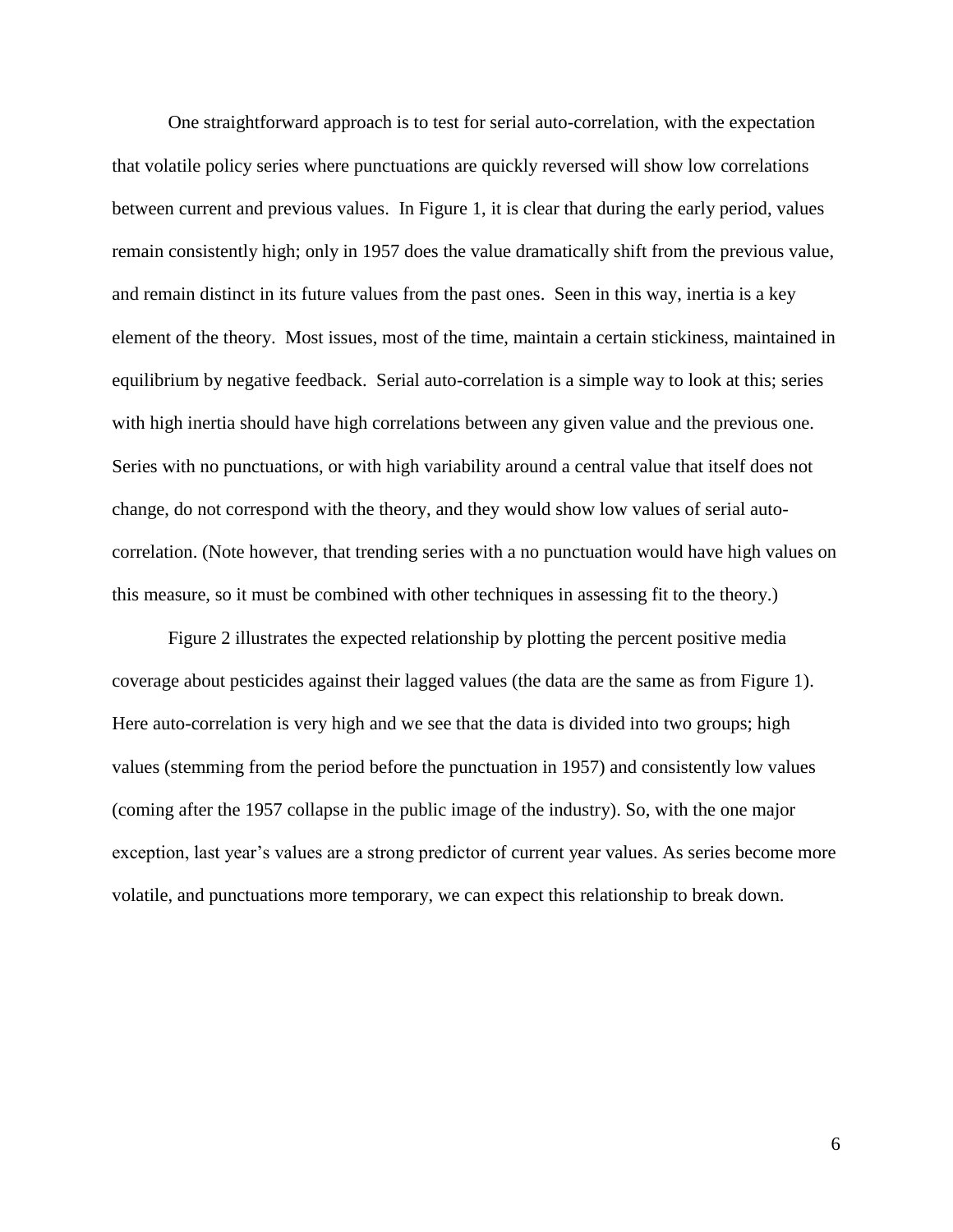

Figure 2. Serial Auto-correlation in Coverage of Pesticides, 1900 to 1988.

We turn now to spending by the U.S. federal government from 1947 to 2012; a common focus in the agenda setting literature. Our interest is in systematically documenting the occurrence of temporary versus sustained punctuations, but we begin with simple descriptive examples. Remember that the pesticides example represents the classic but also ideal case of a sustained punctuation, so one question is how closely any budgetary series will come to replicating that pattern of change.

Figure 3 shows budget authority toward "space flight, research, and supporting activities", one of the 66 non-financial budget categories (called subfunctions in OMB parlance) that make up the U.S. budget. The left-panel, tracking budget authority in millions of dollars, reveals some dramatic changes in spending. Most notable is the enormous increase that took place in the early-1960s corresponding to the Apollo moon missions. But these high levels of spending were not sustained and after successfully landing a person on the moon the government substantially scaled back spending to this category. Still, spending never returns to its pre-Apollo levels and space flight is certainly a higher priority in the modern era than it was before 1958. So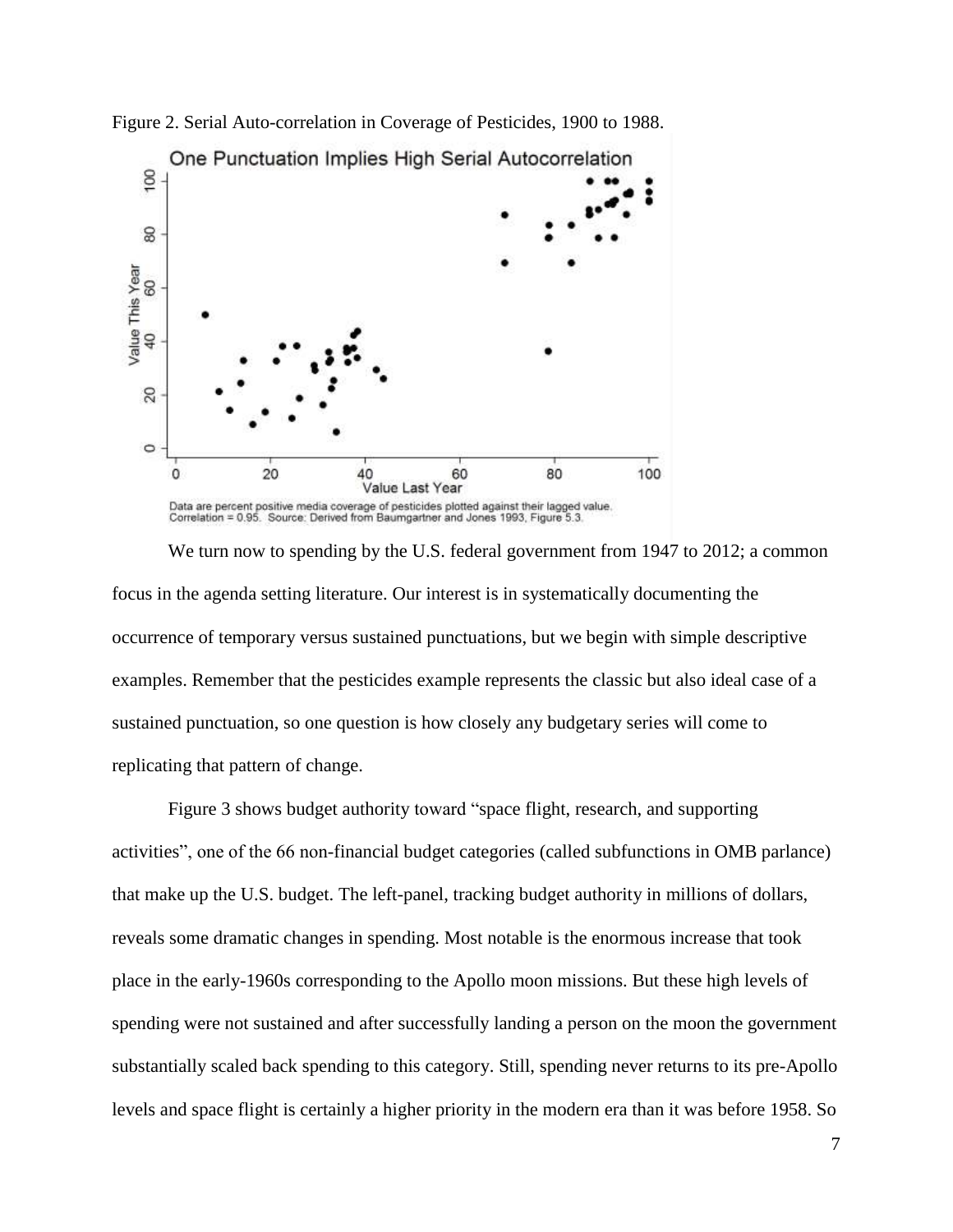while the major punctuation in this series is not sustained to the same degree as what we saw when looking at pesticides, this is a clear example of 'real', substantively interesting punctuation. The right panel of Figure 3 looks at the serial auto-correlation of spending on space flight, revealing a pattern that is familiar from the pesticides example. Current spending levels are correlated with the previous year's spending at 0.95 and again we see gaps in the coverage corresponding to the occurrence of a punctuation.





For an example of a temporary or 'false' punctuation consider Figure 4, which tracks Budget Authority toward "disaster relief and insurance". Again the left-panel of the figure shows annual Budget Authority, where, unlike with spending on space flight, it is difficult to see trends indicative of a larger political agenda beyond the basic need for responsible governments to respond to crises as they occur. The right-panel of Figure 4 supports the assertion that measuring serial auto-correlation can be a powerful tool to distinguish between series that are prone to temporary versus sustained punctuations. Here we see that current values are only correlated at 0.20 with the previous year's spending; exactly what we would expect from a series that is heavily driven by exogenous shocks.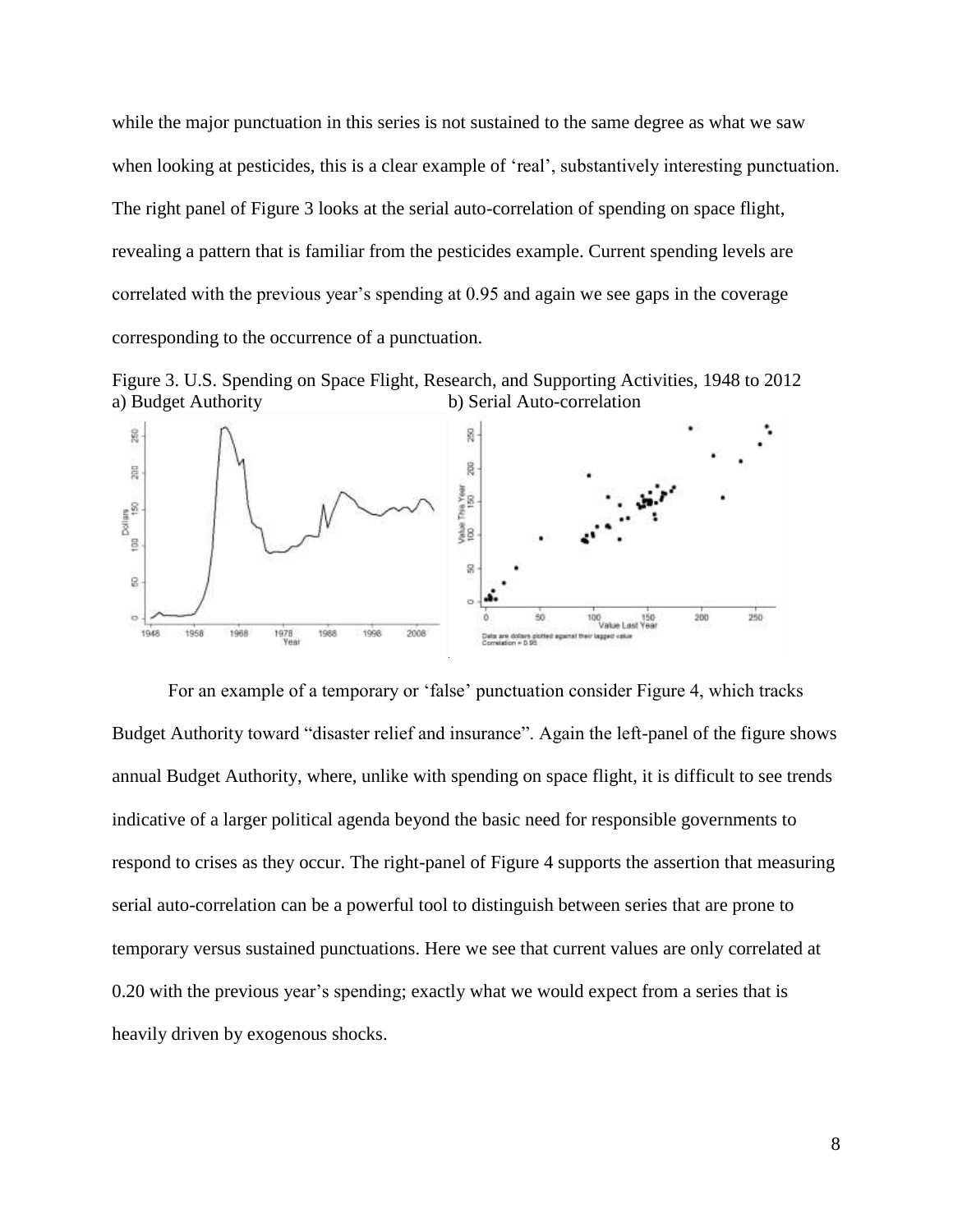Figure 4. U.S. Budget Authority toward Disaster Relief and Insurance, 1951 to 2012 a) Budget Authority b) Serial Auto-correlation



Figures 3 and 4 both look at discretionary spending topics, but the U.S. budget is increasingly devoted to spending on mandatory programs, where spending levels are determined by well-established formulas that are politically difficult to adjust. A substantial part of the budget is therefore largely insulated from the type of agenda setting thought to cause policy punctuations. Further, spending for many of the mandatory categories is often strongly driven by demographic trends, such as retirements, and should logically have dynamics distinct from those domains that are subject to endogenous or exogenous shocks. We cannot state that any particular budget category is driven by a purely demographic logic; even in the case of retirements and pensions, important shifts sometimes occur in the formulae used to determine entitlements. But some budget categories are clearly much more prone to instabilities than others. (Another caveat here is that automatic spending formula may be tied to slow moving demographic trends, but also to highly volatile series such as commodity prices or climatic events such as natural disasters. Our analysis below shows that a simple mandatory v. discretionary distinction is not enough to capture the dynamic that is needed to distinguish theoretically among those series that would be more or less likely to harbor true punctuations.)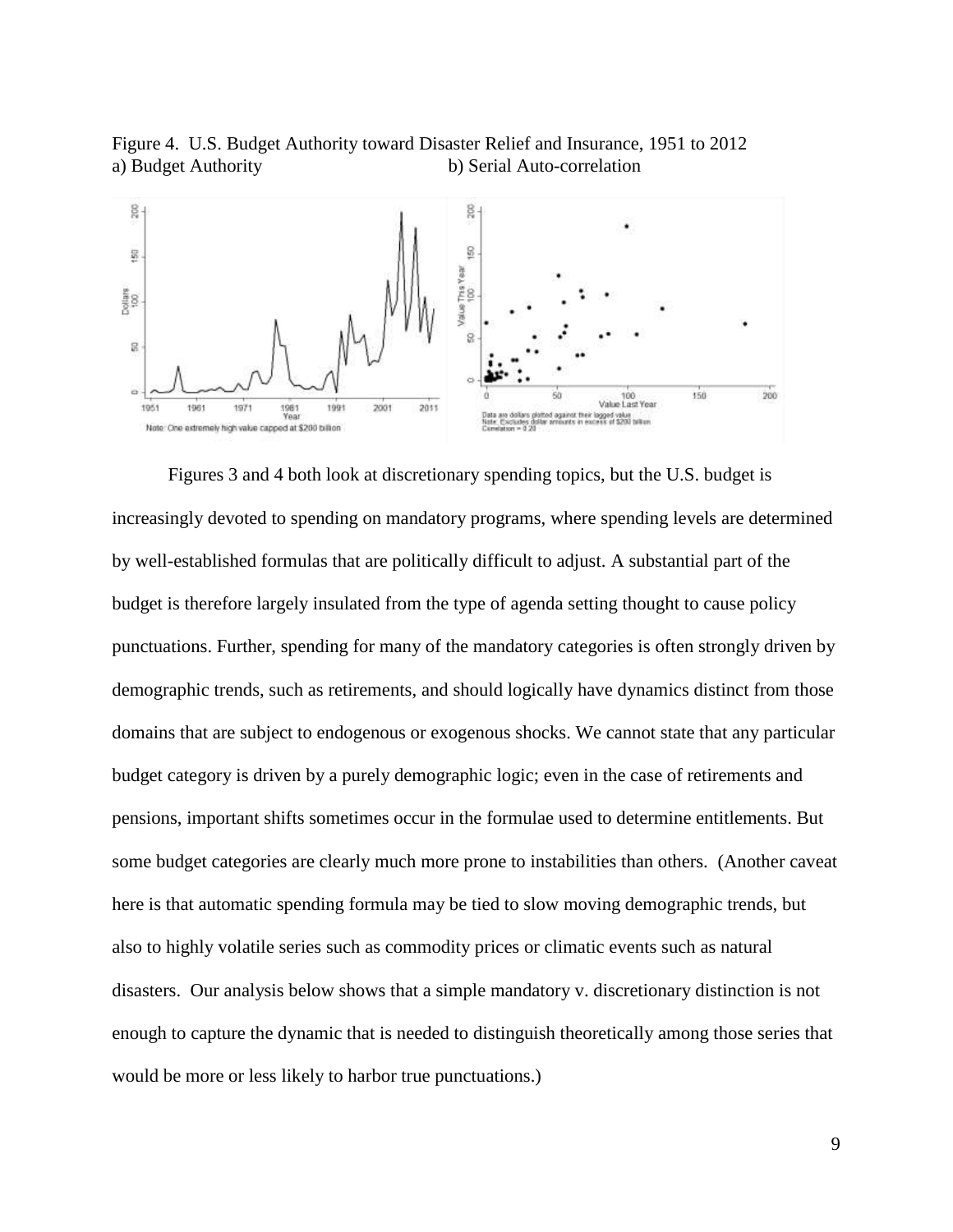Figure 5 considers Social Security, revealing the particular dynamics that appear to govern mandatory spending relating to demographic shifts. While spending on space flight was subject to the whims of political enthusiasm, and in the case of disaster relief the extreme variability of the physical climate, spending on Social Security climbs relentlessly upward regardless of party control of government or historical circumstances. Note that the correlation in the right-panel is at 0.99, emphasizing that there are almost never large shifts in spending.





The type of change exemplified by spending on space flight, where shifting political ideals determined spending levels, is the best match to the causal process commonly identified in the literature on punctuations. But as this brief review demonstrates, it is far from the only dynamic at work. A fuller understanding of the causes of policy change must take seriously the possibility that policymakers have tied their hands by placing a majority of the budget under automatic spending formulas. While this does not eliminate political agendas as a causal factor formulas are sometimes updated—it does suggest that much of the budget will not be particularly susceptible to agenda setting dynamics as laid out in the theoretical literature. A larger concern would be that much of the instability usually attributed to the rise and fall of issue frames is actually rooted in a much simpler and politically mundane phenomenon—the need for governments to respond to various military and natural crises. When a crisis occurs spending is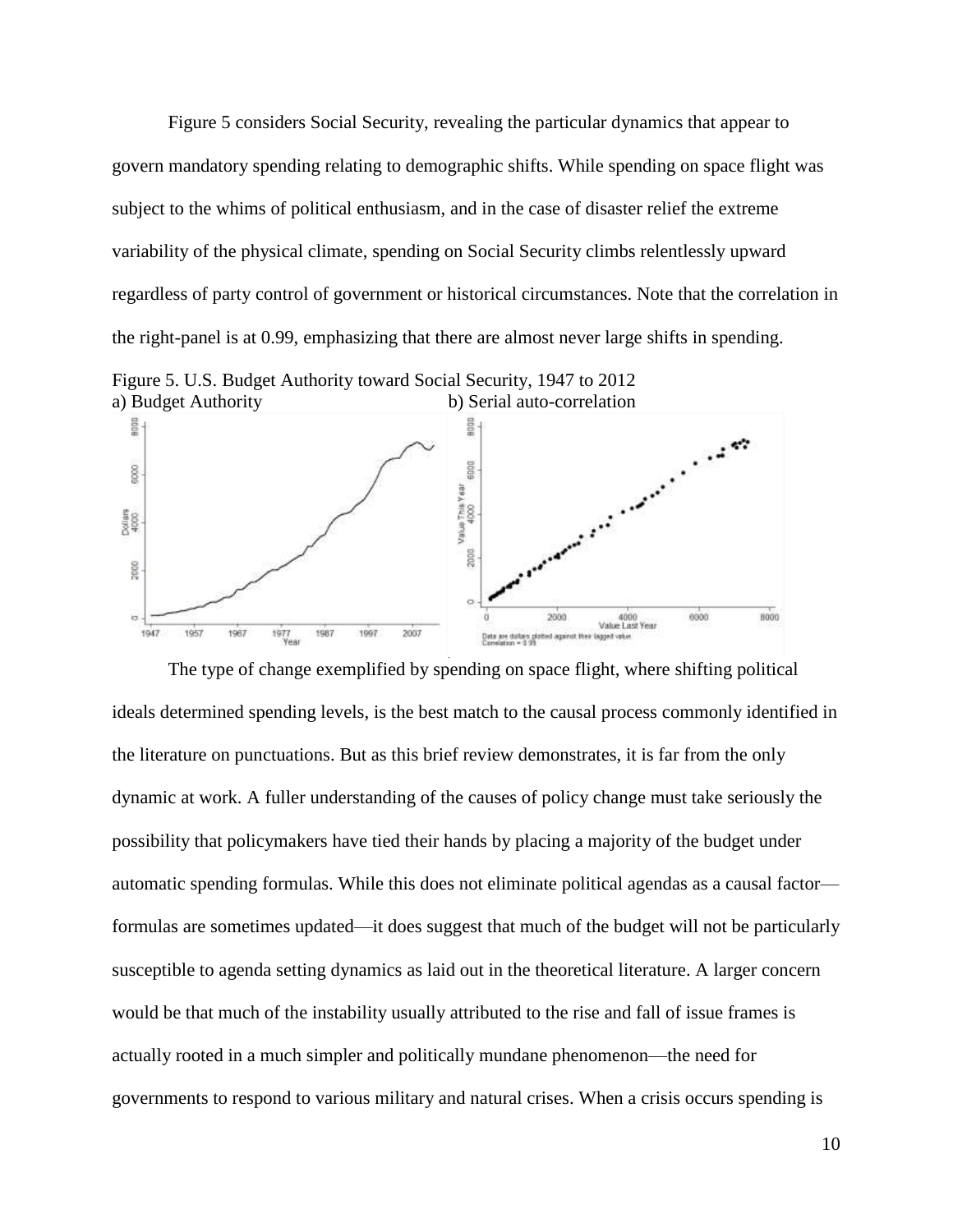dramatically ramped up in response, but as soon as the emergency dissipates, spending is brought back down to pre-crisis levels. In these circumstances, punctuations in the positive direction would beget major decreases in spending within a few years; we would observe instabilities coming and going. This tidal process could be a powerful source of the instability observed in government budgets, but would have little connection to traditional conceptions of agenda setting.

Given the various concerns and competing causal processes our goals are twofold. First, we make a systematic effort to document the relative frequencies with which temporary and sustained punctuations occur in budgetary time series. Then, informed by that effort, we test the robustness of previous findings after excluding categories prone to temporary punctuations and mandatory spending.

### **Measuring Sustained Punctuations in the U.S. Budget**

The focus of our efforts is U.S. budget authority from 1947 to 2012 and Figure 5 shows aggregate changes in spending levels across the 66 OMB subfunctions for that period. This is a simple update of the Jones-Baumgartner figure 4.14, which started the discussion about punctuations in budgets (2005, 111). Clearly this distribution is not Normal, but instead features a high central peak and extremely wide tails, while the "shoulders", or mid-range changes, of the distribution are missing. In other words, this is a classic leptokurtic distribution. Empirically we can determine the extent to which a distribution is leptokurtic by looking at that distribution's lkurtosis value, which for a Normal distribution will be 0.123, with increasing values indicating leptokurtosis and smaller values playkurtosis. Note that the budget distribution in question has an l-kurtosis value of 0.621, indicating that it deviates substantially from the Normal.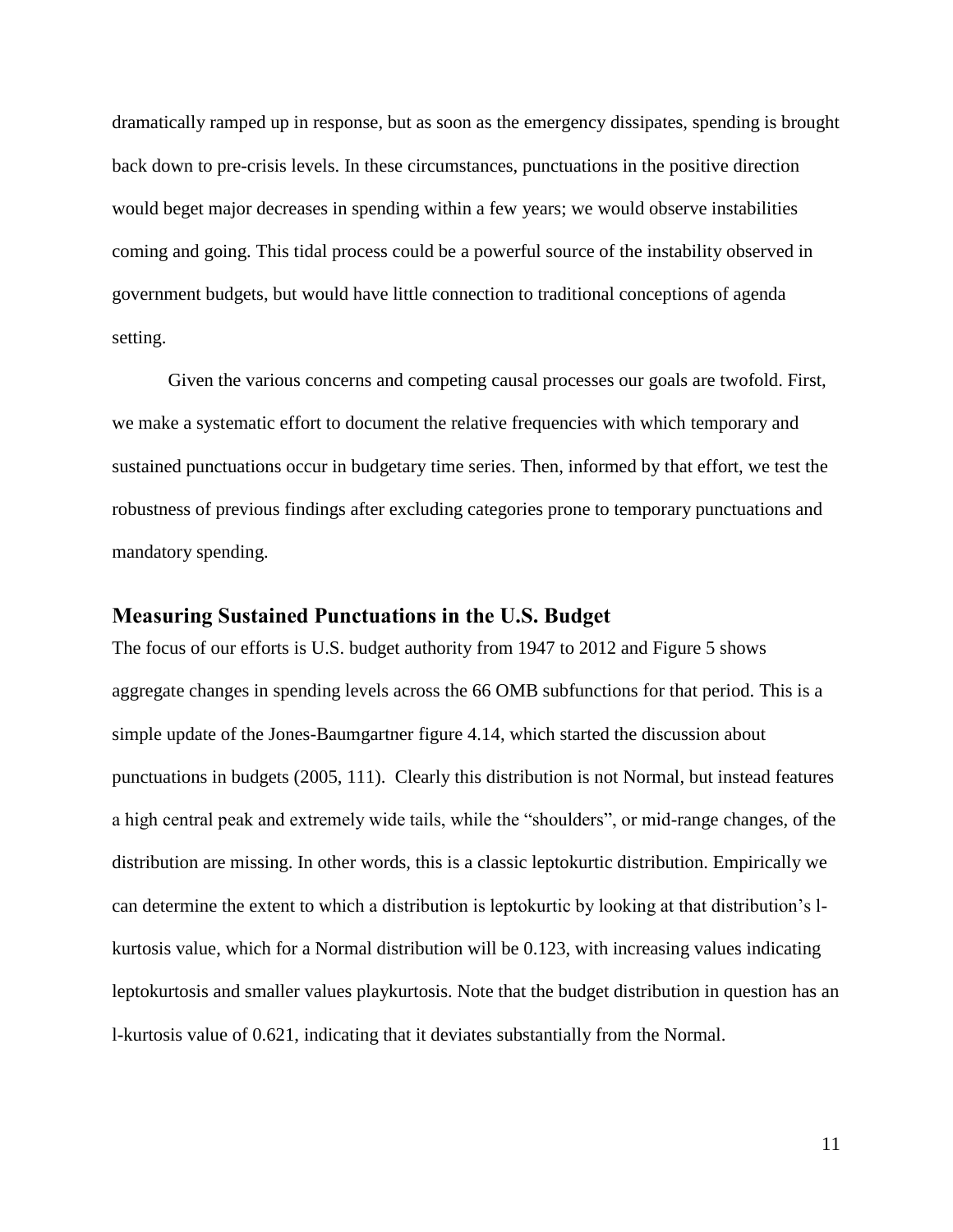Our interest is in the punctuations in Figure 6 and there are various ways to distinguish between those cases far in the tails and those not considered to be punctuations. Analysis of the causes of punctuations proves to be highly robust with respect to where we draw the line between a punctuated change and one that is closer to the bulk of the observations. For simplicity, we draw that line at the top and bottom ten percent of the observed changes, and the figure illustrates this with dashed vertical lines. With 3,831 observations in the overall distribution, 783 then are identified as punctuations, half on the negative side and half on the positive side. Note, as is standard in the literature, we have truncated the presentation of the data by clustering all extremely high positive changes at  $+150$  percent.<sup>1</sup>

 $\overline{a}$ 

 $1$  More complicated definitions of what constitutes a punctuation, such as those beyond the point where the observed distribution passes the hypothetical Normal distribution with similar variance, or controlling for changes in overall variability across time, generate results highly similar to those we present here, so for simplicity, but with knowledge that our results are robust, we choose a very simple definition of punctuation here. Various authors have drawn these lines differently: Jones, Baumgartner and True (1998) drew them at +20 and -15; Breunig and Koski (2006) have used quintile regression to analyze separately the tails from the center of the distribution.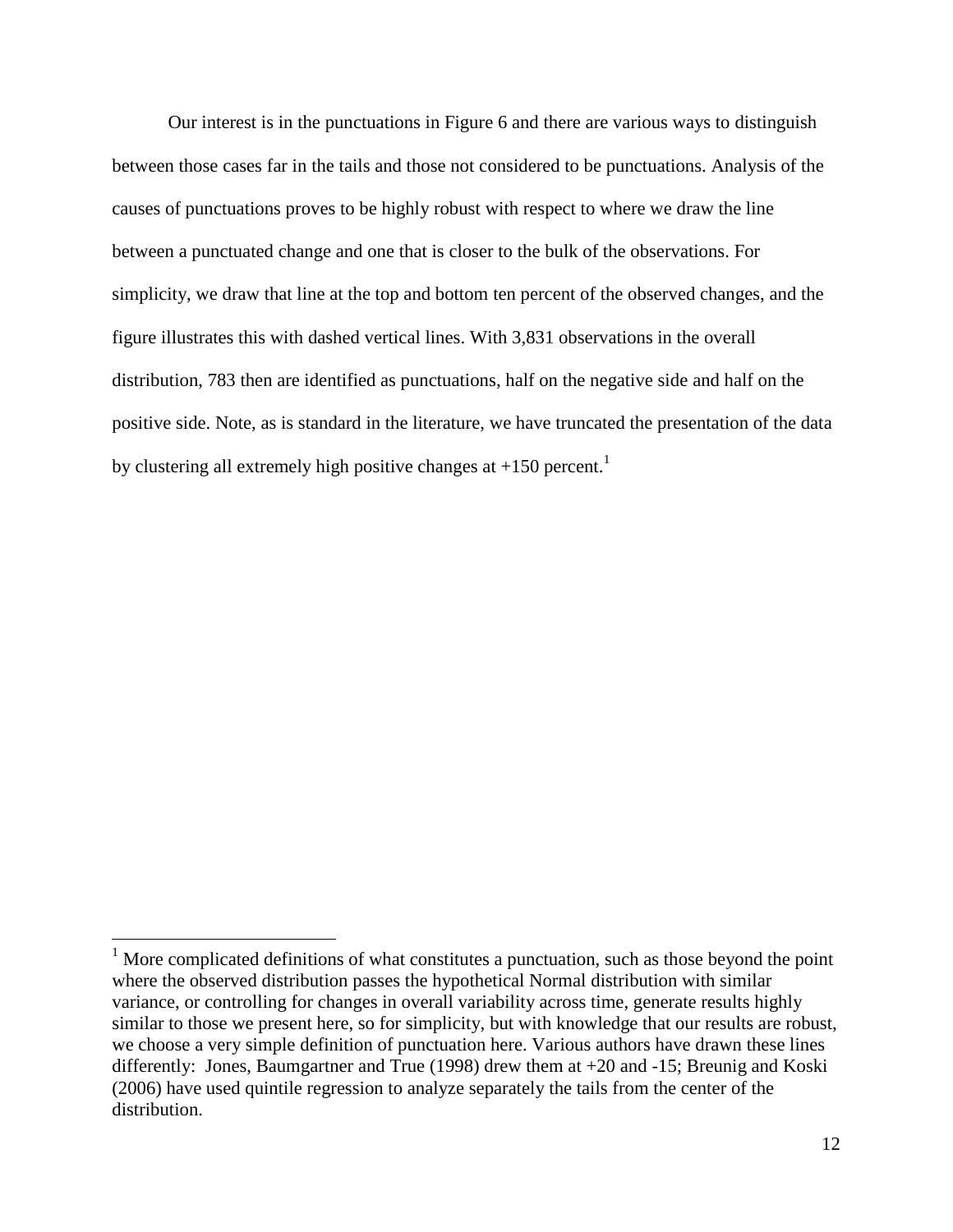Figure 6. Identifying Punctuations in the Distribution of Annual Changes in Federal Budget Authority, 1947 to 2012



Figure 6 replicates evidence, now commonplace in the literature, that government budgets are prone to instabilities. Many studies have sought to explain the causes of this instability, but for the most part these investigations have rested on broad theoretical arguments about the disproportionately of government information processing. Few attempts have been made to 'drill down' into the data in order to determine how many of the punctuations we observe can be attributed to shifting political agendas versus high volatility in input series that force a government response. Both factors are clearly at work, as the examples looking at Budget Authority toward space flight and disaster relief demonstrated. So we simply want to know how many of the punctuations that we define in Figure 6 are temporary and sustained.

Of course, 'temporary' and 'sustained' are subjective terms, so there are many ways we can go about answering the question. Table 1 provides 20 possible answers. It documents the number of punctuations that are reversed by a certain percent over a certain number of years. Reading the first row of the table from left to right reveals that 376 punctuations, or 49% percent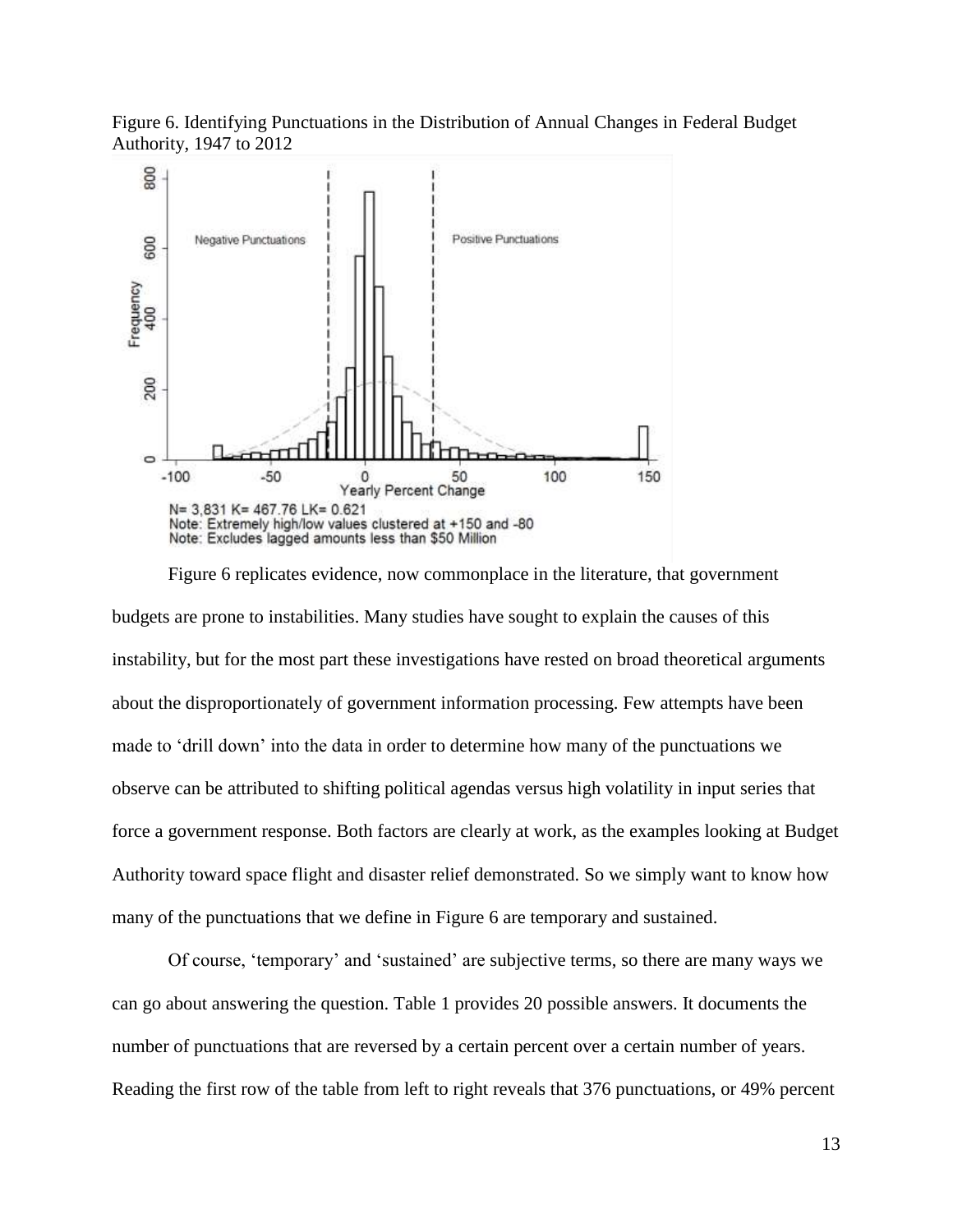of the total, were reversed by at least 10% after only 1 year, 394 were reversed by at least 10% after 2 years, and so on. What do we mean by saying that a punctuation was reversed by at least 10%? Consider a punctuation that increased spending to a budget category by 75% over its base value of \$100 (so for the year the punctuation took place spending is now at \$175). If in the year following that punctuation spending then decreased by at least \$7.5 (10% of the \$75 increase), we can say that punctuation was reversed by 10% in 1 year<sup>2</sup>.

|  | Table 1. How many Punctuations see Reversals between 10 and 90% within 4 years? |  |  |
|--|---------------------------------------------------------------------------------|--|--|
|  |                                                                                 |  |  |

| Reversal                                                                   | 1 Year    | 2 Year                                                 | 3 Years   | 4 Years   |
|----------------------------------------------------------------------------|-----------|--------------------------------------------------------|-----------|-----------|
| $10\% +$                                                                   | 376 (49%) | 394 (52%)                                              | 400 (54%) | 383 (52%) |
| $25% +$                                                                    | 309 (40%) | 332 (44%)                                              | 342 (46%) | 342 (47%) |
| $50\% +$                                                                   | 217 (28%) | 255 (34%)                                              | 278 (38%) | 279 (38%) |
| $75% +$                                                                    | 160(21%)  | 199 (26%)                                              | 224 (30%) | 230 (32%) |
| $90\% +$                                                                   | 128 (17%) | 164(22%)                                               | 189 (26%) | 201 (28%) |
| $N_{i+1}, N_{i+2}, 1, N_{i+3}, \ldots, N_{i+4}, N_{i+5}, N_{i+7}, N_{i+8}$ |           | $754.$ $V_{11}$ , $27.$ $740.$ $V_{11}$ , $47.$ $725.$ |           |           |

Note: Year 1 Punctuations = 766; Year  $2 = 754$ ; Year  $3 = 740$ ; Year  $4 = 726$ 

 $\overline{a}$ 

Table 1 shows the number of punctuations that saw reversals according to different terms, leaving the remaining punctuations to qualify as sustained<sup>3</sup>. That is, if 49% of punctuations were reversed, then the remaining 51% can be thought of as sustained. In this way, the table presents definition of varying strictness for what constitutes a sustained punctuation. The upper-right cells in the table show definitions that are very strict; here any punctuation that is reversed by 10% over the course of 3 or 4 years is considered temporary. Using this definition would place the majority of the punctuations we document in Figure 5 in the temporary category. The lower-left cell shows the least restrictive definition, where only punctuations that are reversed by more than 90% within 1 year qualify as temporary. Depending on which cell in the table we occupy makes

 $2$  We calculate reversals separately for positive and negative punctuations. In the case of a negative punctuation, a 75% decrease to a base value of \$100 leaves \$25. We consider that punctuation reversed by 10% within 1 year, if in the next year spending was increased by at least \$7.5.

 $3$  Note that the total number of punctuations diminishes slightly as we calculate changes multiple years in the future because we lose observations from years 2009 through 2012.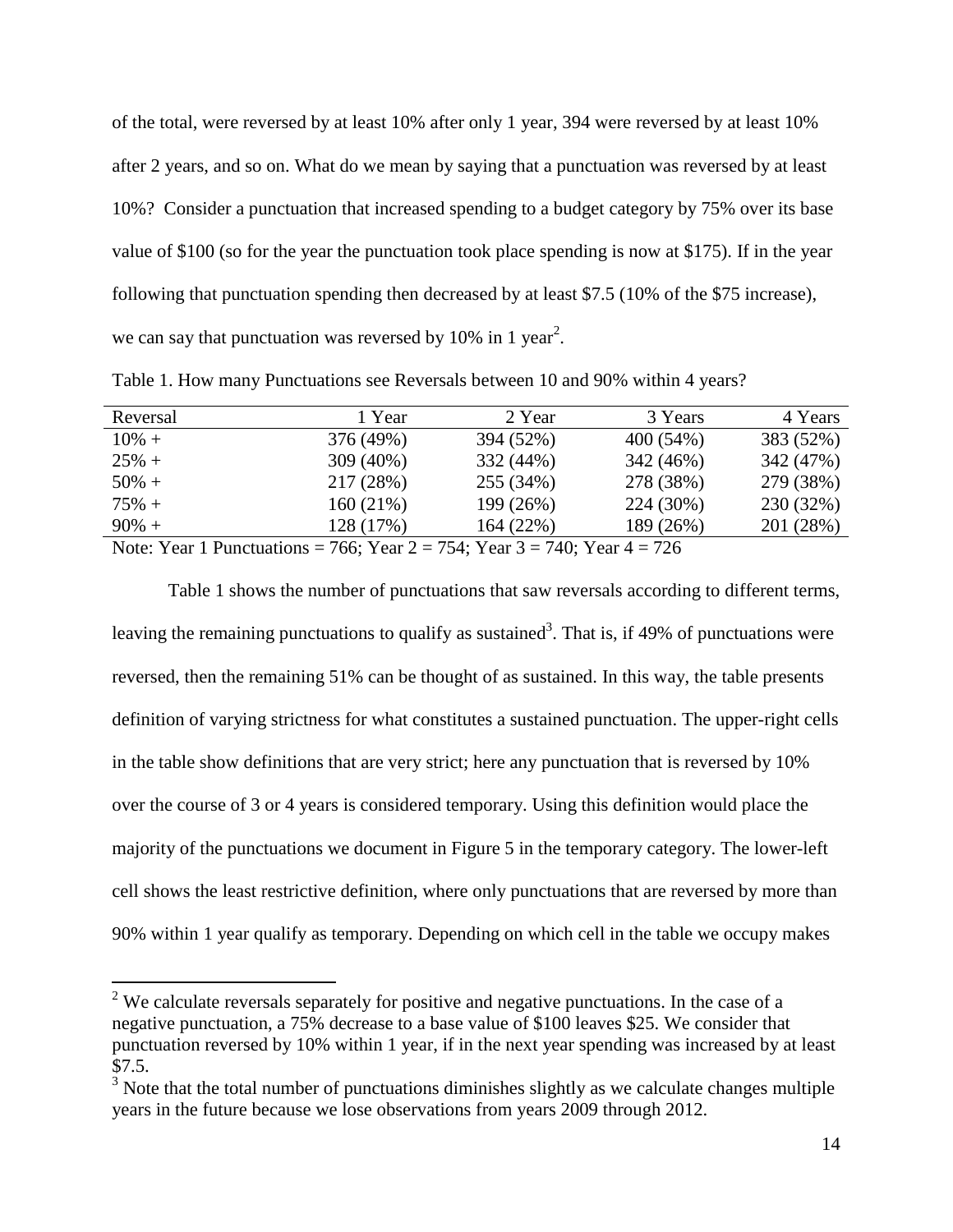a big difference as to our conclusions regarding the relative frequencies of these punctuations. But regardless of definition, we must conclude that temporary punctuations make up a substantial proportion of the instabilities documented in Figure 5; somewhere between 17% and 54%.

Figure 7 provides a hypothetical example of a punctuation that has decayed by 10% within 4 years (the definition from the upper-right cell in the table). The idea here is to give a visual sense for this type of change. The figure shows two huge increases in spending, which within 4 years have been reversed by exactly 10%, with the vertical lines showing the 4-year window. If we accept the upper-right cell as our definition of a sustained punctuation, then the changes Figure 7 displays would not qualify. This clarifies just how restrictive this definition is, and it should come as no surprise that under this definition fewer than half the total punctuations are considered sustained.



Figure 7. Hypothetical Budget Series with Punctuations that are Reversed by 10% in 4 years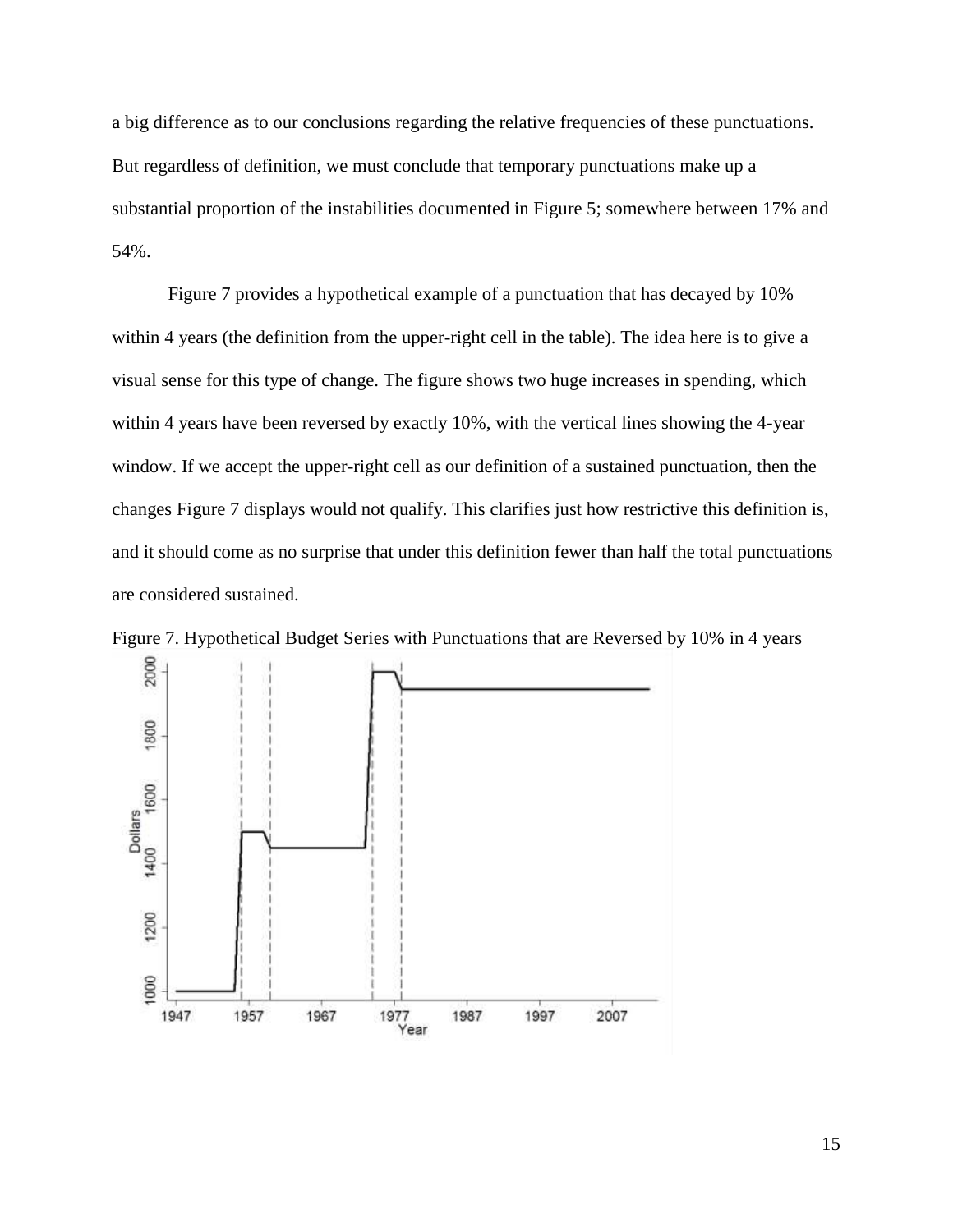Figure 8 provides a similar hypothetical this time for the cell in the lower-left of the table—punctuations that are reversed by 90% within 1 year. Clearly this is an altogether more dramatic reversal, where within 1 year the original punctuation is almost completely eliminated. Figure 8. Hypothetical Budget Series with Punctuations that are Reversed by 90% in 1 year



We have tried to show that the number of punctuations that can be considered sustained depends heavily on the parameters involved, but in order to proceed to subsequent analysis we must pick a definition. We define sustained punctuations as those that do not see reversals upward of 50% within 4 years (the middle cell in the right-most column of Table 1). The logic behind this choice is that the process by which new issue frames supplement old ones is thought to play out over many years or decades, so we can reasonably expect punctuations that are brought about by shifting political agendas to last at least 4 years. We pick the 50% reversal rate simply as a conservative, middle-of-the-road option. Based on this definition, we classify 279 punctuations as temporary and 447 as sustained. Table 2 shows how these punctuations are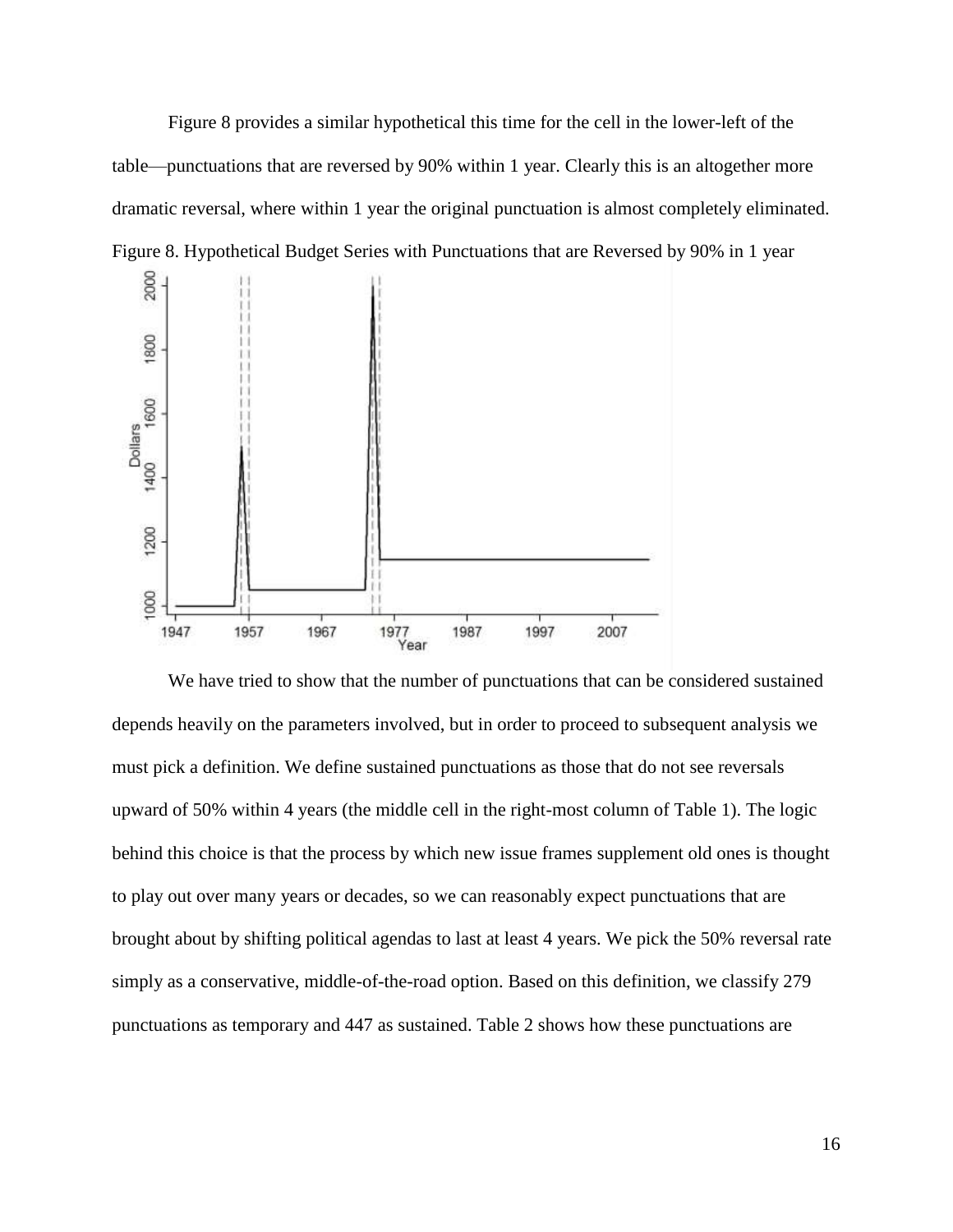distributed by OMB subfunction, and the right-most column shows the serial auto-correlation of

each budget series.

| Table 2. Total Punctuations and Punctuations Sustained by at least 50% over 4 Years, by OMB |
|---------------------------------------------------------------------------------------------|
| Subfunction                                                                                 |

| <b>DUDIUIICHUII</b>                        |               |                  |           |            |
|--------------------------------------------|---------------|------------------|-----------|------------|
| <b>OMB</b> Subfunction                     | Total         | Sustained        | Temporary | Auto-Corr. |
| Disaster Relief and Insurance              | 37            | 20               | 17        | 0.21       |
| Military-Other                             | 28            | 14               | 14        | 0.23       |
| Farm Income Stabilization                  | 31            | 18               | 13        | 0.60       |
| Area and Regional Development              | 23            | 12               | 11        | 0.52       |
| <b>Community Development</b>               | 21            | 10               | 11        | 0.99       |
| <b>General Property and Records</b>        | 28            | 17               | 11        | 0.48       |
| Management                                 |               |                  |           |            |
| Other Advancement of Commerce              | 28            | 17               | 11        | 0.43       |
| <b>Higher Education</b>                    | 22            | 12               | 10        | 0.81       |
| <b>Unemployment Compensation</b>           | 20            | 10               | 10        | 0.85       |
| <b>Defense-related Activities</b>          | 23            | 14               | 9         | 0.45       |
| <b>International Development and</b>       |               |                  |           |            |
| Humanitarian Assistance                    | 23            | 14               | 9         | 0.74       |
| <b>International Security Assistance</b>   | 27            | 18               | 9         | 0.79       |
| <b>Housing Assistance</b>                  | 21            | 13               | 8         | 0.65       |
| Training and Employment                    | 20            | 12               | 8         | 0.69       |
| Veterans Education, Training, and          |               |                  |           |            |
| Rehabilitation                             | 27            | 19               | 8         | 0.92       |
| Other Income Security                      | $\tau$        | $\boldsymbol{0}$ | 7         | 0.99       |
| <b>Research and General Education Aids</b> | 15            | 8                | 7         | 0.93       |
| <b>Executive Direction and Management</b>  | 12            | 6                | 6         | 0.93       |
| <b>Military Construction</b>               | 11            | 5                | 6         | 0.75       |
| <b>Other General Government</b>            | 23            | 17               | 6         | 0.65       |
| <b>Conservation and Land Management</b>    | 12            | 7                | 5         | 0.91       |
| <b>Criminal Justice Assistance</b>         | 14            | 9                | 5         | 0.77       |
| <b>Water Resources</b>                     | 11            | 6                | 5         | 0.55       |
| <b>Central Personnel Management</b>        | 10            | 6                | 4         | 0.62       |
| Elementary, Secondary, and                 |               |                  |           |            |
| <b>Vocational Education</b>                | 10            | 6                | 4         | 0.74       |
| <b>Energy Conservation</b>                 | 6             | $\overline{2}$   | 4         | 0.00       |
| <b>General Purpose Fiscal Assistance</b>   | 14            | 10               | 4         | 0.83       |
| General Retirement and Disability          | 10            | 6                | 4         | 0.70       |
| <b>Ground Transportation</b>               | 12            | 8                | 4         | 0.81       |
| <b>Pollution Control and Abatement</b>     | 10            | 6                | 4         | 0.41       |
| <b>Recreational Resources</b>              | 10            | 6                | 4         | 0.93       |
| <b>Conduct of Foreign Affairs</b>          | 9             | 6                | 3         | 0.98       |
| <b>Health Care Services</b>                | $8\,$         | 5                | 3         | 0.99       |
| <b>Legislative Functions</b>               | $\mathfrak s$ | $\overline{c}$   | 3         | 0.99       |
| <b>Other Labor Services</b>                | $\tau$        | $\overline{4}$   | 3         | 0.71       |
|                                            |               |                  |           |            |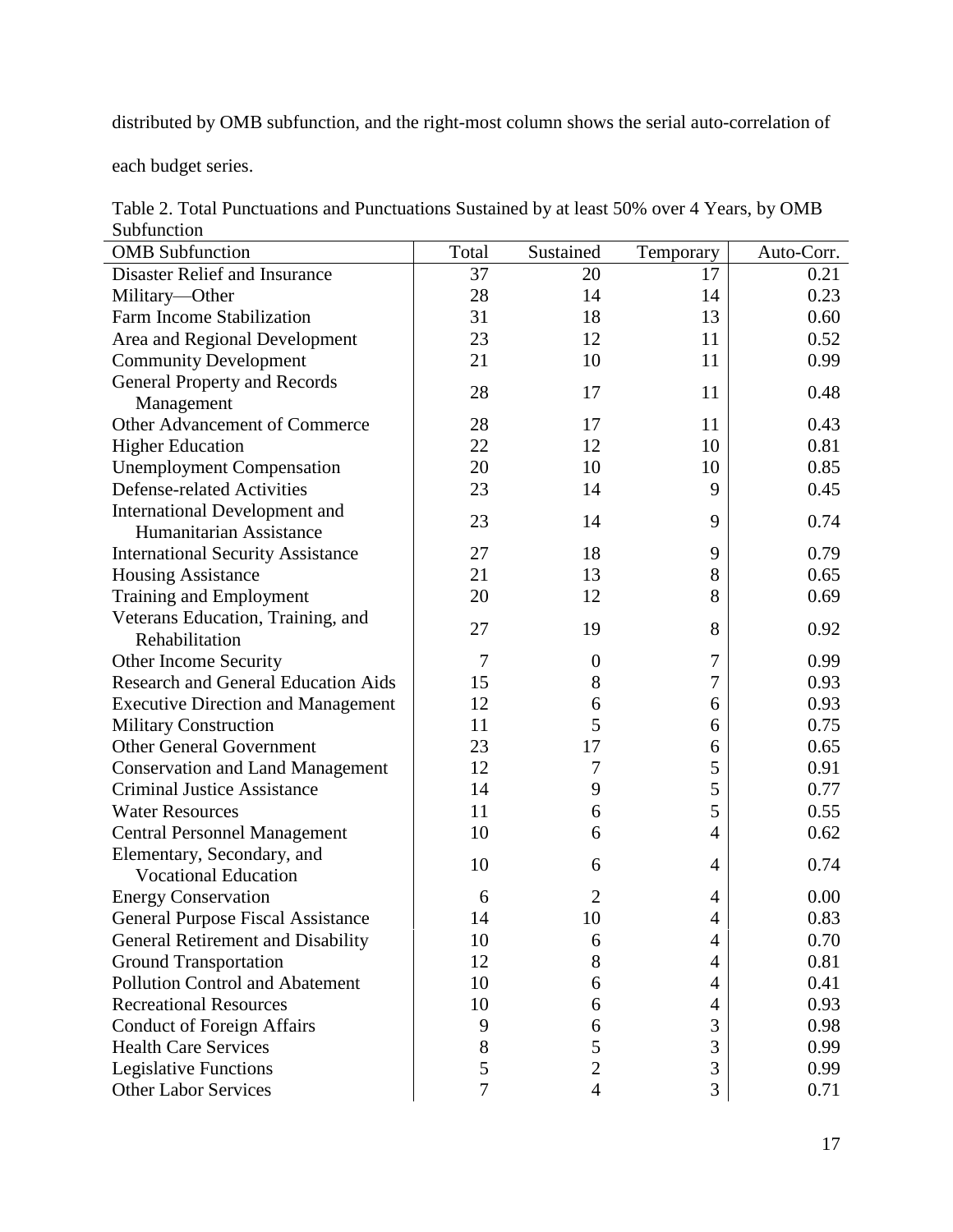| Space Flight, Research, and                 |                  |                  |                  |      |
|---------------------------------------------|------------------|------------------|------------------|------|
| <b>Supporting Activities</b>                | 13               | 10               | 3                | 0.95 |
| <b>Water Transportation</b>                 | 6                | 3                | 3                | 0.93 |
| <b>Atomic Energy Defense Activities</b>     | 9                | 7                | $\overline{2}$   | 0.68 |
| <b>Emergency Energy Preparedness</b>        | 11               | 9                | $\overline{2}$   | 0.73 |
| Energy Information, Policy, and             |                  |                  |                  |      |
| Regulation                                  | 9                | 7                | $\overline{2}$   | 0.84 |
| <b>Federal Correctional Activities</b>      | 4                | $\overline{2}$   | $\overline{c}$   | 0.99 |
| General Science and Basic Research          | 8                | 6                | $\overline{2}$   | 0.97 |
| <b>Income Security for Veterans</b>         | 3                | 1                | $\overline{2}$   | 0.77 |
| Military (1947-1956)                        | 3                | 1                | $\overline{2}$   | 0.68 |
| <b>Social Services</b>                      | 7                | 5                | $\overline{2}$   | 0.96 |
| <b>Air Transportation</b>                   | 9                | 8                |                  | 0.97 |
| <b>Central Fiscal Operations</b>            | $\overline{2}$   |                  | 1                | 0.97 |
| <b>Consumer and Occupational Health</b>     | 3                | 2                | 1                | 0.99 |
| and Safety                                  |                  |                  |                  |      |
| Federal Employee Retirement and             | 5                | 4                | 1                | 0.98 |
| Disability                                  |                  |                  |                  |      |
| <b>Federal Law Enforcement Activities</b>   | 6                | 5                | 1                | 0.99 |
| <b>Food and Nutrition Assistance</b>        | 8                | 7                | 1                | 0.99 |
| <b>Military Procurement</b>                 | 1                | $\boldsymbol{0}$ | 1                | 0.87 |
| <b>Other Natural Resources</b>              | 4                | 3                | 1                | 0.99 |
| <b>Other Veterans Benefits and Services</b> | 5                | 4                | 1                | 0.95 |
| <b>Agricultural Research and Services</b>   | 1                | 1                | $\overline{0}$   | 0.97 |
| Federal Litigative and Judicial             | 1                | 1                | $\theta$         | 0.99 |
| Activities                                  |                  |                  |                  |      |
| Foreign Information and Exchange            | 3                | 3                | $\overline{0}$   | 0.88 |
| Activities                                  |                  |                  |                  |      |
| Health Research and Training                | $\overline{0}$   | $\boldsymbol{0}$ | $\boldsymbol{0}$ | 0.97 |
| <b>Medical Care for Veterans</b>            | $\overline{c}$   | $\overline{2}$   | $\overline{0}$   | 0.99 |
| Medicare                                    | $\mathbf{1}$     | 1                | $\Omega$         | 0.99 |
| <b>Military Family Housing</b>              | $\overline{2}$   | 2                | $\theta$         | 0.80 |
| Military Operations and Maintenance         |                  | $\mathbf 1$      | $\boldsymbol{0}$ | 0.97 |
| <b>Military Personnel</b>                   | $\boldsymbol{0}$ | $\boldsymbol{0}$ | $\overline{0}$   | 0.92 |
| Military Research, Development, Test,       | $\overline{c}$   | 2                | $\theta$         | 0.98 |
| and Evaluation                              |                  |                  |                  |      |
| <b>Other Transportation</b>                 | 3                | 3                | $\boldsymbol{0}$ | 0.79 |
| Social Security                             |                  |                  | 0                | 0.99 |
| Total                                       | 726              | 447              | 279              | 0.99 |

Note: Temporary punctuations are correlated with auto-correlation at  $-0.60$ . The appendix includes a scatter-plot showing this relationship.

Table 2 is sorted by temporary punctuations, making clear that topics driven by

exogenous shocks tend to have the most (disaster relief, farm support), while those topics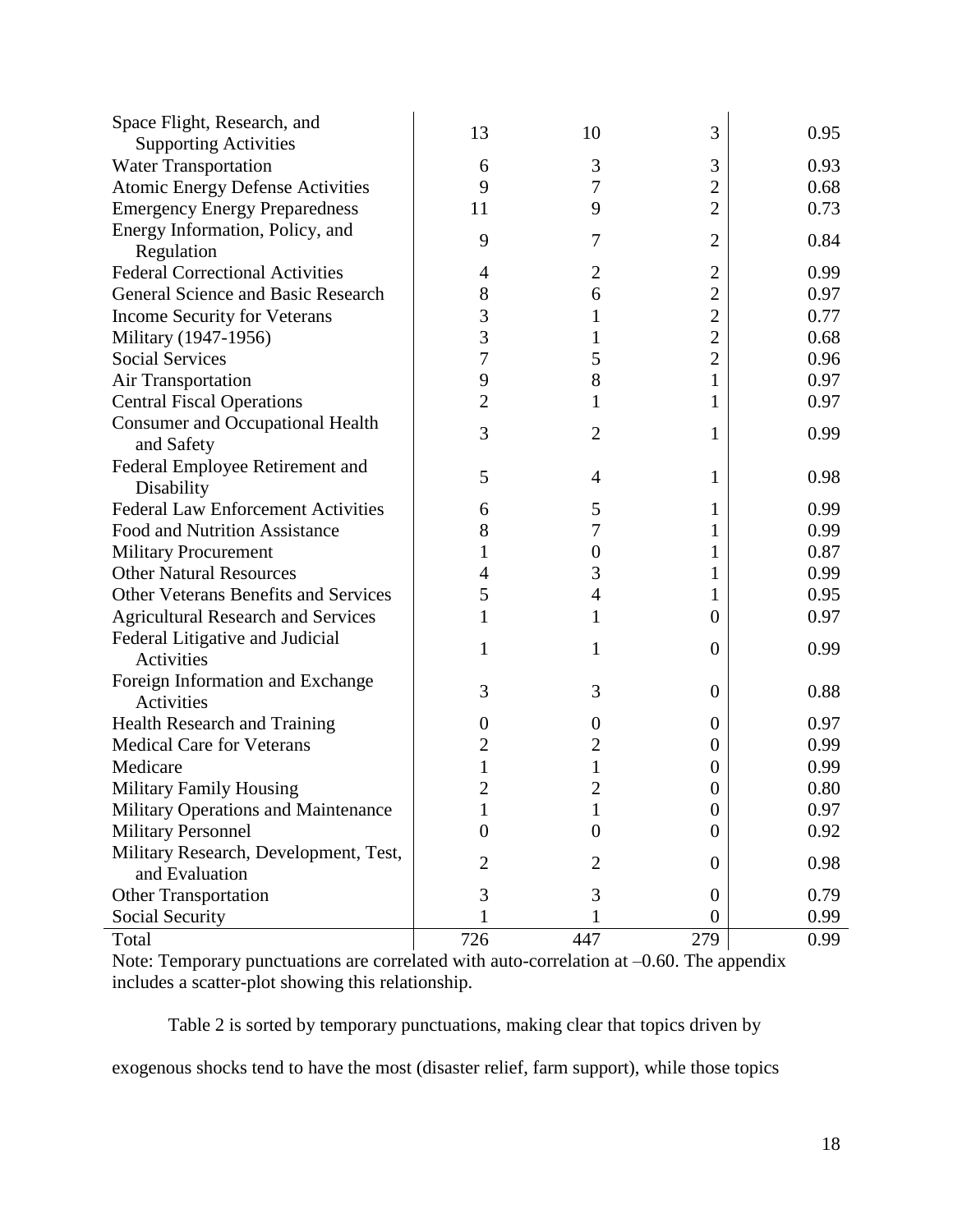associated with mandatory programs have fewer (Social Security, Medicare). The column displaying serial auto-correlation shows the continuation of the pattern established with spending on space flight and disaster relief—frequent temporary punctuations are associated with lower auto-correlation.

#### **Are Previous Findings Robust?**

If much of the instability we observe in budgetary time series can be attributed to policymakers ratcheting up spending to address an unforeseen crisis and then quickly bring it back down to equilibrium or pre-crises levels, this points to a different causal process than is commonly identified in the literature on punctuations. Further, the increasing proportion of the budget that goes to mandatory spending topics suggests that there will be a strong tendency toward incremental adjustments. This raises the possibility that the well-known kurtosis in government Budget Authority is less a function of agenda setting and more attributable to stochastic inputs series and mandatory spending formulas. That is, we observe high leptokurtosis because we combine budget categories that are prone to shocks and incrementalism. Critically, however, the type of change engendered by these categories is not well-explained by traditional ideas about agenda setting and the rise and fall of competing frames. A plausible concern is that by removing these categories from the analysis, isolating the areas of the budget where we do expect agenda setting dynamics to be at work, we can produce a distribution that is much less punctuated, with lower kurtosis.

To investigate this possibility we reproduce the budget distribution from Figure 6 after excluding various budget categories from the analysis. Table 3 displays the kurtosis statistics associated with each modified distribution. The first and second row drop the top 3 and top 9

19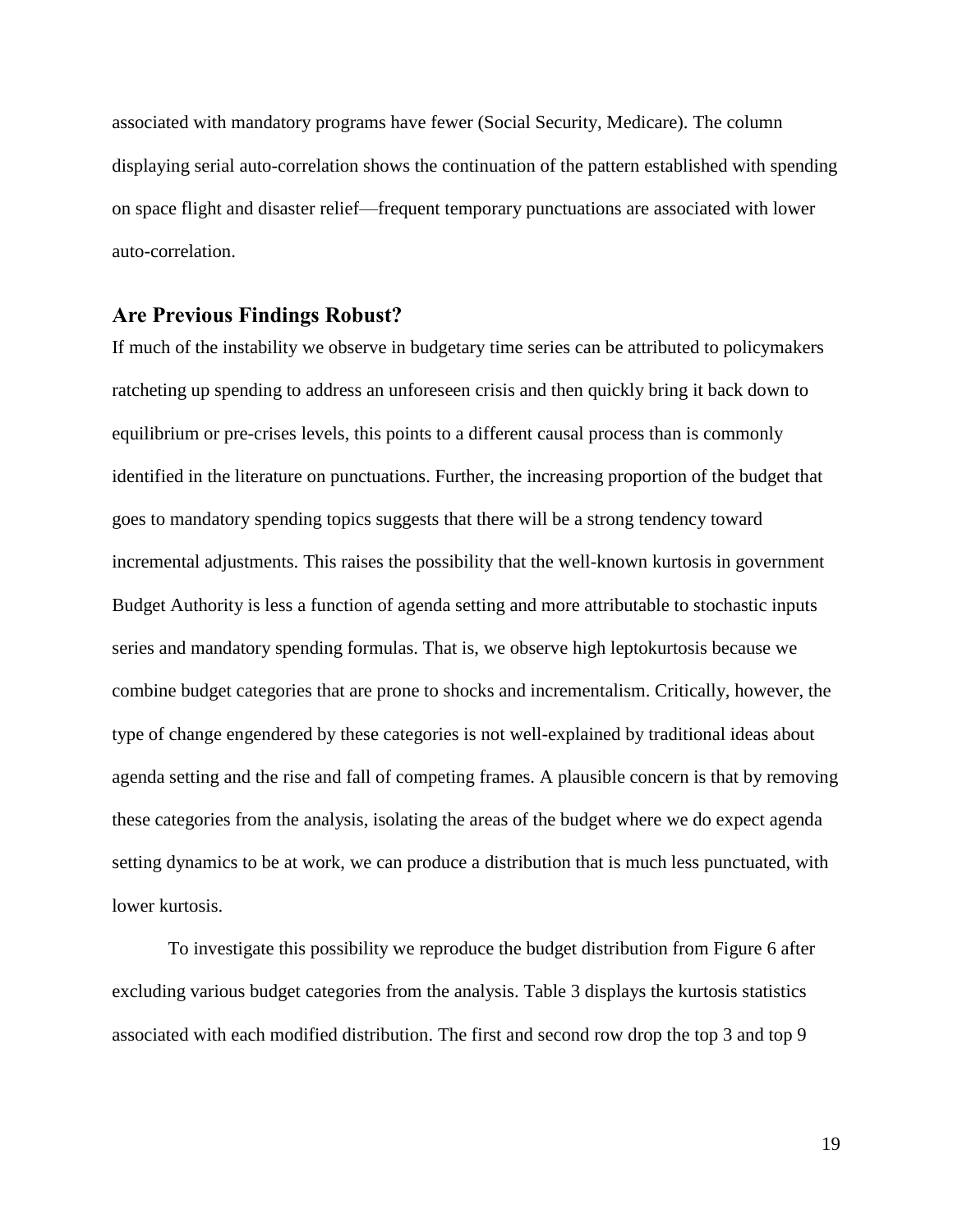categories for temporary punctuations as identified in Table  $2<sup>4</sup>$  Here we see only very marginal differences. The l-kurtosis for the full distribution is 0.62, in the first row it is 0.58, and after dropping the top 9 categories it falls to 0.56. This suggests a decreasing trend to be sure, but in each case the distribution is remains distinctly leptokurtic even after removing the series that could be thought to generate potentially artifactual punctuations. The third row of the table drops mandatory categories, which causes an increase in the kurtosis statistics (contrary to what one might expect if the mandatory categories were all driven by slow-moving demographic trends), and finally the fourth and fifth rows look at the combined effects. In all, there is very little movement in the l-kurtosis statistics across any of the categories. This suggests that the concerns we raised are unfounded; a key finding in literature on punctuations—the high kurtosis of budget distributions—is highly robust. Even when we eliminate categories prone to incrementalism and stochastic shocks in order to focus more directly on areas of the budget where agenda setting dynamics are most applicable, we find the same pattern of change.

Table 3. Kurtosis of U.S. Budget Distribution with Stochastic and Mandatory Series Excluded, 1947 to 2012

| Excluding:                                  | N     | Kurtosis | L-kurtosis |
|---------------------------------------------|-------|----------|------------|
| Top 3 Categories for Temporary Punctuations | 3,712 | 431.54   | 0.589      |
| Top 9 Categories for Temporary Punctuations | 3,341 | 394.00   | 0.560      |
| <b>Mandatory Spending Categories</b>        | 3,118 | 416.93   | 0.632      |
| Mandatory and Top 3                         | 3,017 | 400.03   | 0.598      |
| Mandatory and Top 9                         | 2,776 | 377.86   | 0.562      |
| <b>Full Distribution</b>                    | 3,831 | 467.76   | 0.621      |

Note: Excludes lagged values less than \$50 million

 $\overline{a}$ 

The finding of high kurtosis in budget series appears ubiquitous, but is it becoming less

so over time? Jones, Baumgartner, and True (1998) have demonstrated a general secular decline

 $4$  Note: we do not eliminate the punctuations, but the entire series associated with the excess temporary punctuations. That is because we are interested in the full distribution of changes, and eliminating the cases in the tails but leaving all other cases would mathematically generate reduced kurtosis, obviously.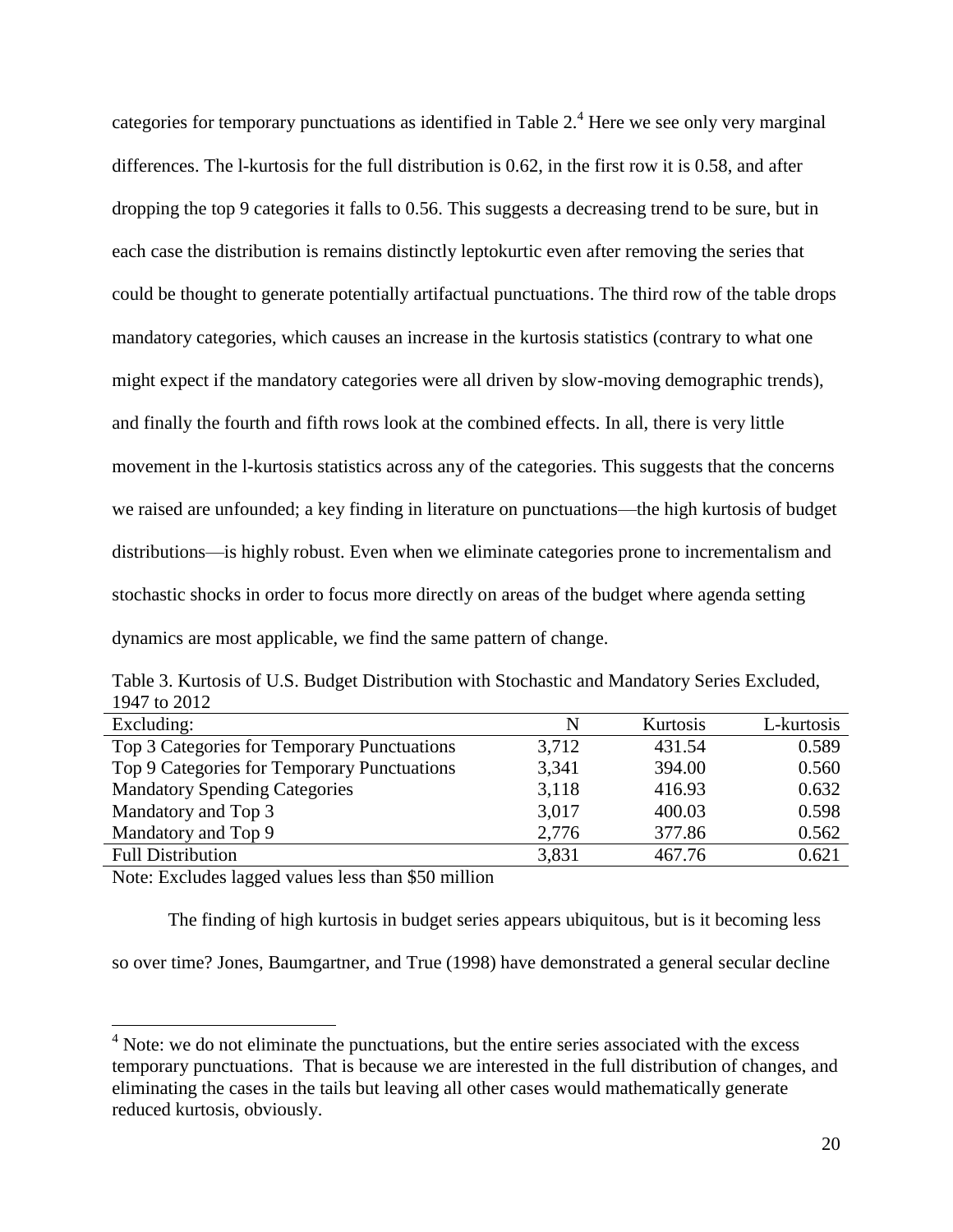in the volatility of budgets over the decades from 1948 to the recent period. This trend can be attributed to the increasingly large proportion of Budget Authority that are determined by mandatory formulas. As more of the budget becomes insulated from the agenda dynamics thought to cause punctuations, might we observe less kurtosis over time? Does kurtosis track volatility?

Figure 9 plots the inter-quartile range of the percent change values across all 66 budget categories for each year of data on the left-axis, while the right shows annual levels of lkurtosis<sup>5</sup>. This replicates the general decline in volatility noted by Jones et al. in 1998; note however the surge in volatility corresponding to the 2009 stimulus bill. The l-kurtosis statistic, while also volatile, shows no clear decreasing trend. The estimated best fit lines for both measures support the visual interpretation. As the coefficients (included in the legend to the figure) indicate, l-kurtosis declines only marginal with time (and, given the variability of this measure, the -.001 slope is not significantly different from zero), while volatility decreases at a relatively steep rate. The reassures us that the high kurtosis observed in budget data is not a relic of a previous era, but persists even as a greater proportion of the budget is determined by spending formulas. Kurtosis statistics require many observations to be robust, so authors have shied away from estimating them, for example, on 60 annual series. When we do so as in this figure, we do so with some caution and with a goal of estimating whether the trend is sharply downwards, as is volatility. The answer is that volatility has been declining progressively over time, but kurtosis has remained steady across time.

 $\overline{a}$ 

 $<sup>5</sup>$  The figure uses inter-quartile range rather than a direct measure of variance as it is robust</sup> against the extreme outliers pervasive in budget data.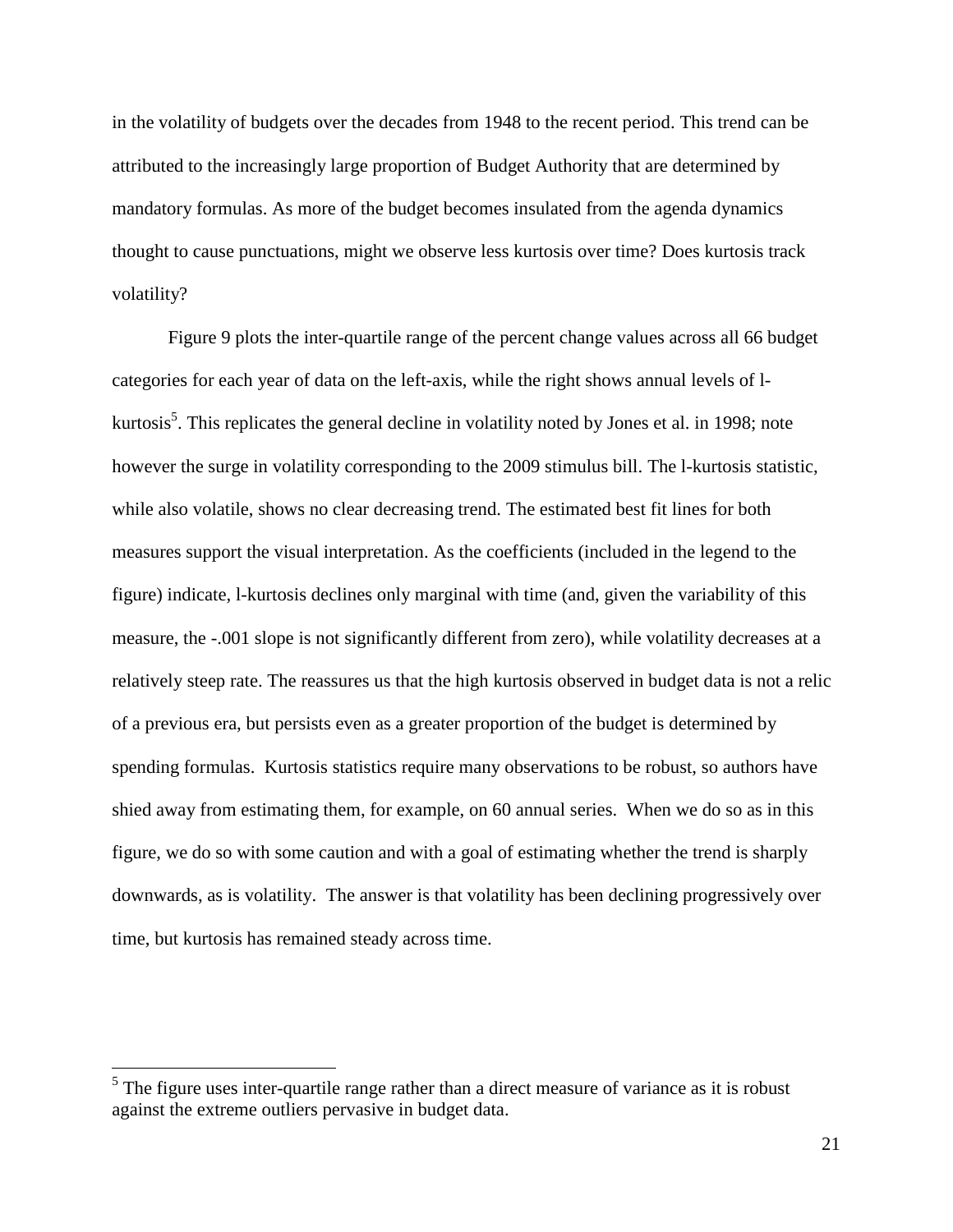Figure 9. Tracking the Annual Inter-quartile Range and L-kurtosis of Percent Changes Values in the U.S. Budget, 1947 to 2009



As a final robustness test we estimate a series of logistic regression models to predict the occurrence of a punctuation. In each model the dependent variable is coded as 1 if a punctuation occurred and 0 otherwise. The first model is for the full dataset, the second after dropping the top 3 categories for temporary punctuations, and the third after dropping the top 9 categories. By keeping the set of independent variables constant across each model, we can assess how the dynamics governing the occurrence of punctuations change as we eliminate those series prone to stochastic shocks. If the findings from the full dataset are robust, we would expect few substantive differences between models. Before proceeding to results we briefly describe the coding and expectations for each independent variable.

A key factor we consider is the complexity associated with each budget category and the expectation is that instabilities will increase with complexity. To operationalize complexity we turn to a dataset available from the Bureau of Economic Analysis (BEA), which links spending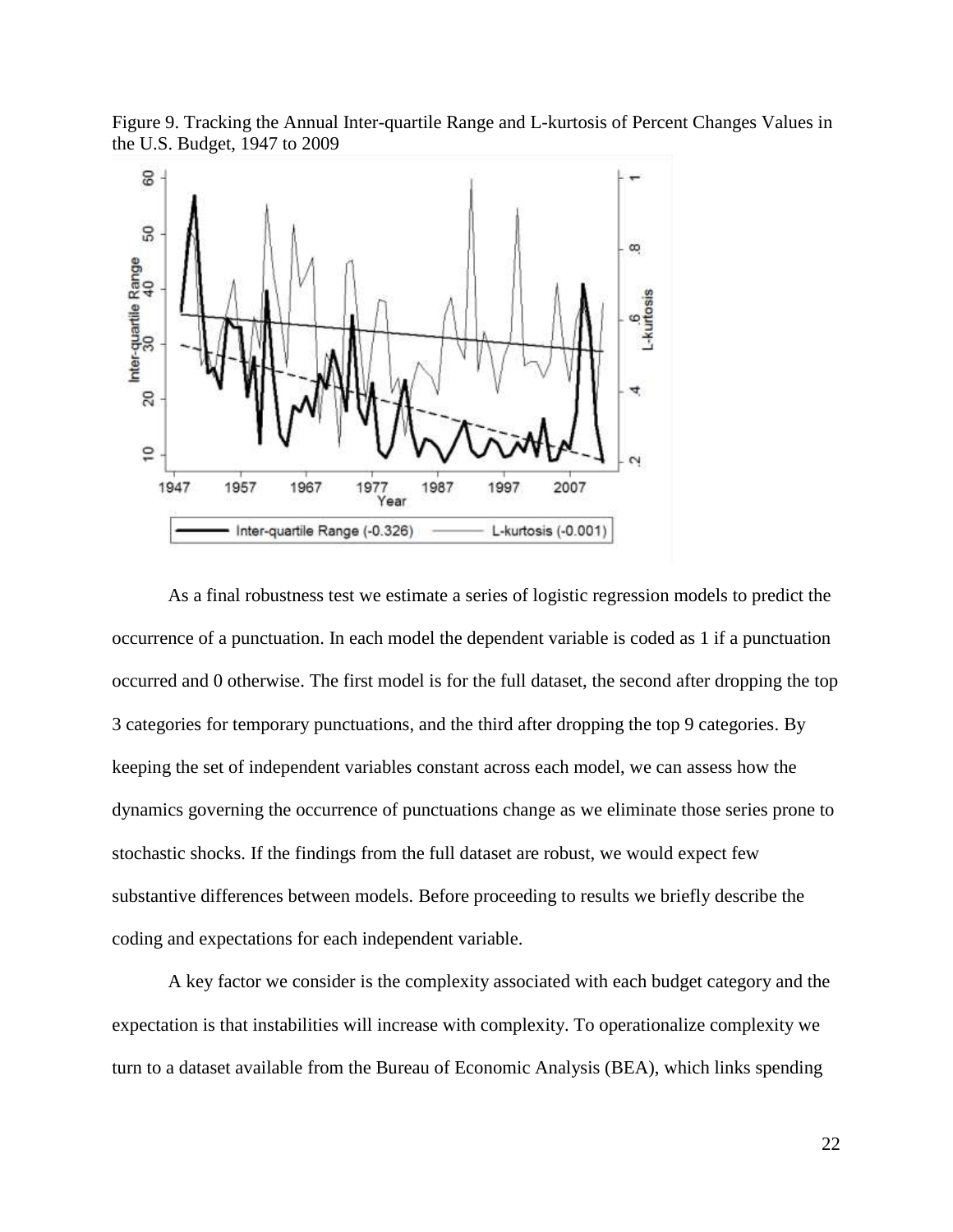allocations to the government agencies in charge of implementing them. For example, the National Science Foundation is frequently authorized to spend money allocated to the budget category for "general science and basic research". The BEA data is available from 1976 through 2008 and during this period some categories, such as Social Security, have fallen exclusively under the purview of a single agency, while others are carried out by more than 20 different agencies. Our measure of complexity simply counts the number of distinct agencies linked to each subfunction. The idea is that instabilities will be especially acute where multiple agencies are involved, as there will be more room for disagreement over the varying "solutions" that different agencies have to offer. Complexity in organizational design is a possible source of punctuation.

Beyond complexity, one obvious possibility for the presence of dramatic policy shifts is change at the top. New leaders, especially those with a different ideology from their predecessors, might want to make their stamp by dramatically adjusting spending patterns. Further, if presidents benefit from a honeymoon period they may be uniquely effective at ushering in large budgetary changes shortly after taking office. Combined, these factors are a good reason to expect that a president's first budget may feature more punctuations than those coming later in his term. The model accounts for this with a dichotomous variable, coded 1 if the reallocations took place in the first budget of a new president.

We can also look to various governing conditions as a possible cause of budget instability. Periods of unified government may present majority parties with opportunities to pursue major policy initiatives; operating as a "release-valve" on pent-up issues that went unattended through political intractability. Congressional polarization might certainly affect the possibility for major policy shifts. When polarization is low, there is more room for cooperation

23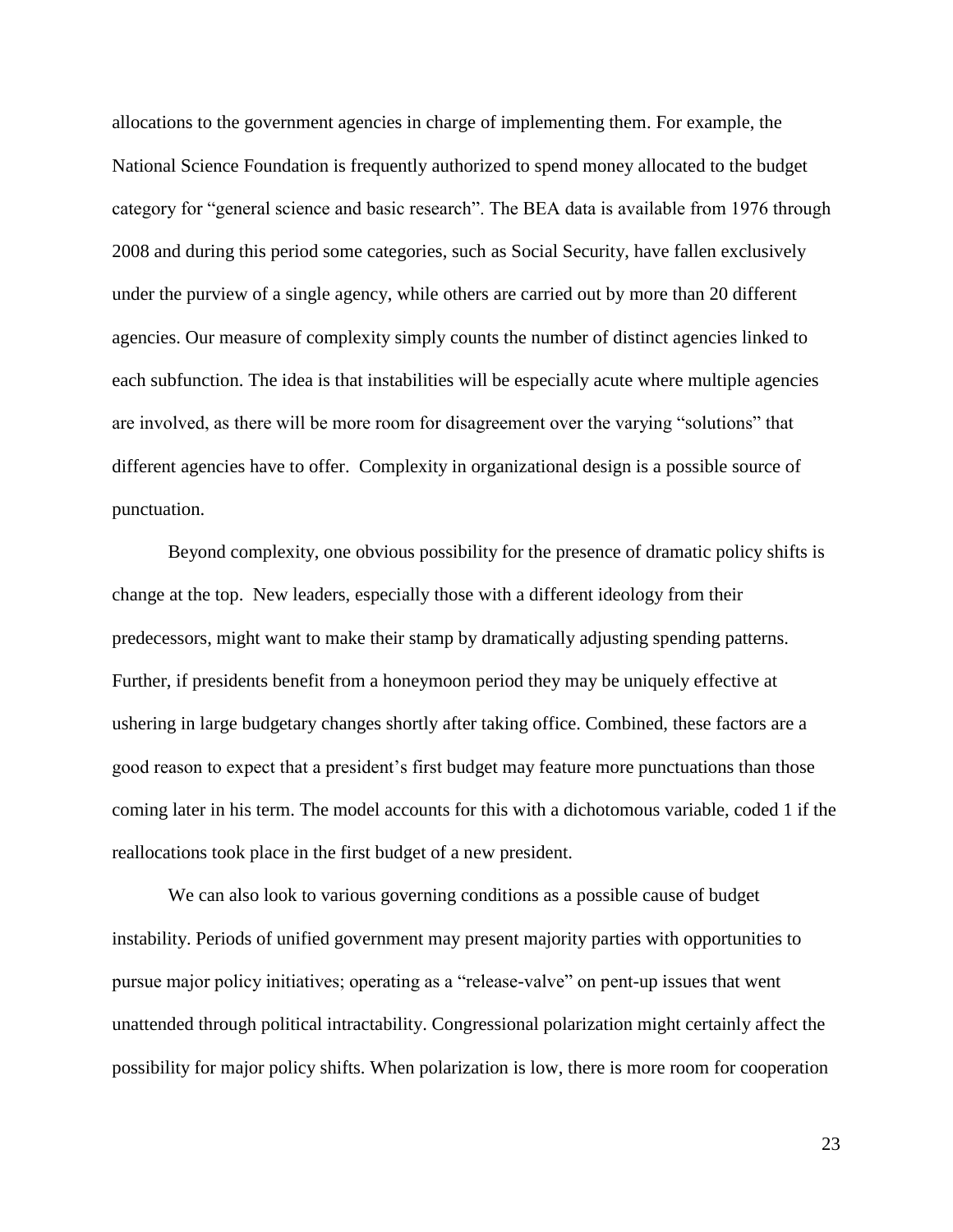between parities, but during periods of high polarization, even basic responsibilities such as funding the government can be sidetracked. Our model includes a measure of House polarization adopted from Keith Poole and Howard Rosenthal's DW-Nominate scores. From 1947 through 2012 the measure varies between 0.40 and 1.10, with lower values indicating less polarization.

Also included are variables for mandatory and defense spending, leaving domestic discretionary as the excluded category. Finally, the model controls for the amount of money allocated to each subfunction in each year. A concern is that punctuations are more likely for small budget categories, as it is comparatively easy to make a large change to a small base value, as compared with budget categories that typically see billions of dollars in spending. Table 3 shows the results of the full model.

Table 3. Logistic Regression Predicting the Occurrence of Punctuations

| ັ<br>$\overline{\phantom{0}}$ |                   |                       |
|-------------------------------|-------------------|-----------------------|
| Variable                      | <b>Odds Ratio</b> | <b>Standard Error</b> |
| Dollars (Millions)            | $0.99*$           | 0.00                  |
| <b>Mandatory Spending</b>     | $1.27*$           | 0.15                  |
| Defense Spending              | $1.52*$           | 0.20                  |
| <b>United Government</b>      | 1.04              | 0.09                  |
| <b>House Polarization</b>     | $0.20*$           | 0.05                  |
| <b>First Budget Year</b>      | $0.93*$           | 0.11                  |
| <b>Subfunction Complexity</b> | 1.04              | 0.00                  |

 $N = 3,289$ , Pseudo  $R^2 = 0.04$ ,  $* =$  significant at 0.05 p-value

The odds-ratios for 5 out of the 7 variables are statistically significant. Punctuations are slightly less likely as budget categories increase in size. Spending for mandatory and defense categories are more likely to see punctuations than spending on domestic discretionary items. This seems counter-intuitive, especially in the case of mandatory spending, but by using a multivariate regression we have controlled for many of the factors that may lead to punctuations in discretionary categories. That is, we include variables that speak directly to stickiness or friction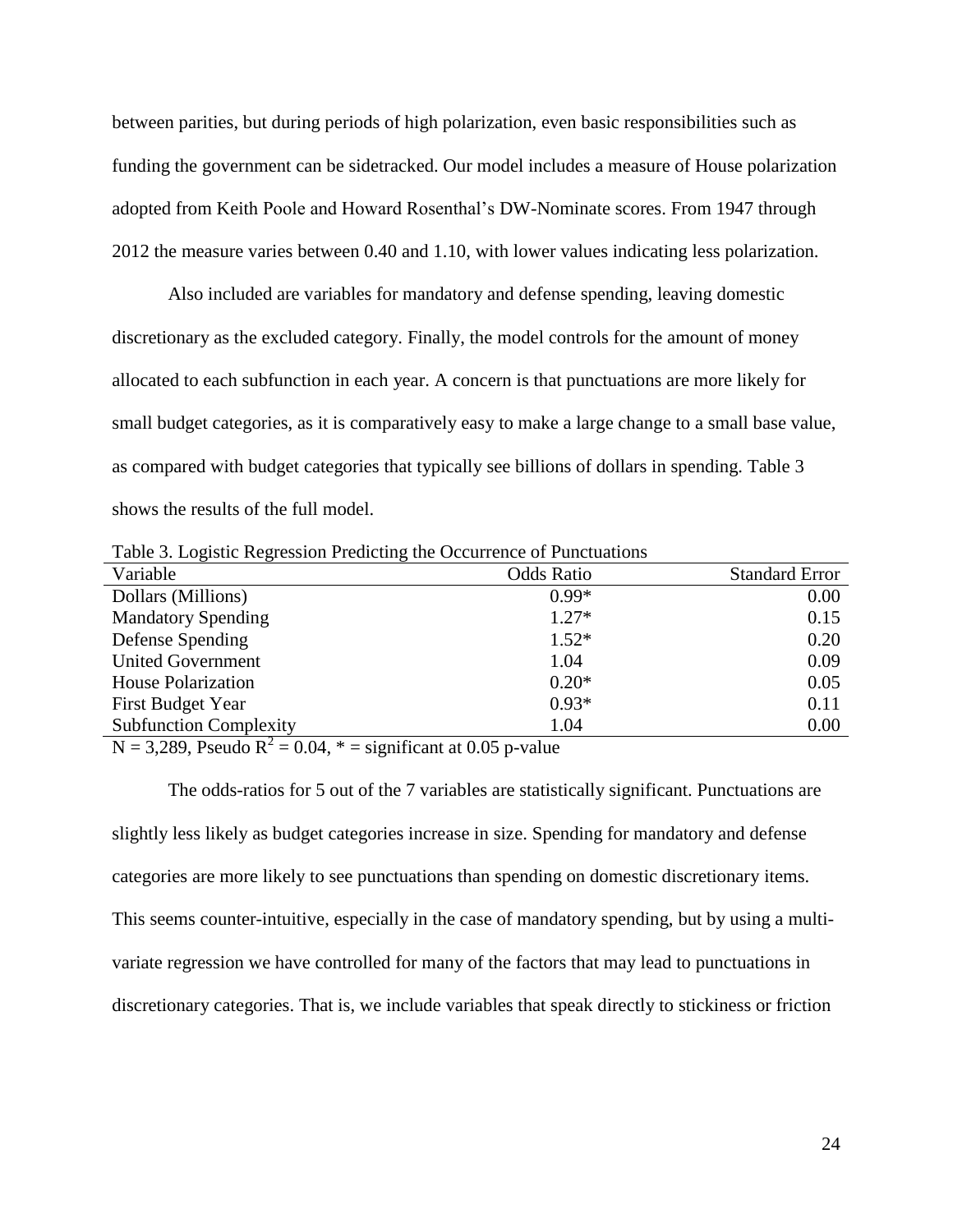of government agendas, whereas the factors that lead to punctuations in mandatory topics may often be exogenous to these governmental controls<sup>6</sup>.

As expected polarization is a strong predictor of policy instability. Moving from very low to very high polarization decreases the likelihood of a major policy shift by about 90%. We also see a strong, and highly significant, effect for subfunction complexity. Each additional agency increases the chance for a punctuation by 4% and this variable ranges from 1 to 27, so moving from the least to the most complex budget category has a major effect. The odds-ratio for unified government is above 1 as expected, but not significant, and the odds-ratio for the first budget of a new president is below 1 and also not significant. These effects may simply be drowned out when controlling for other factors. We can imagine, for instance, that the ability of presidents to inflect a budget with their own priorities will be highly contingent on polarization, regardless of any benefits incurred through a honeymoon period, and it may be that we have simply overestimated the ability of presidents to push through dramatic spending adjustments.

How robust are the results in Table 3? Have we identified factors that speak to the dynamics of agenda setting, or are the results contingent on the inclusion of budget categories that are governed by automatic formulas or simply respond to stochastic shocks? Table 4 shows the results of two additional logistic regressions, which run the same model after excluding the top categories for temporary punctuations. In each case, the results are almost identical to those presented in Table 3. The most notable change is that after excluding the top categories for

 $\overline{a}$ 

 $6$  Consistent with this explanation, when we predict punctuations without the mitigating controls we find that discretionary categories are more likely to see punctuations than mandatory spending.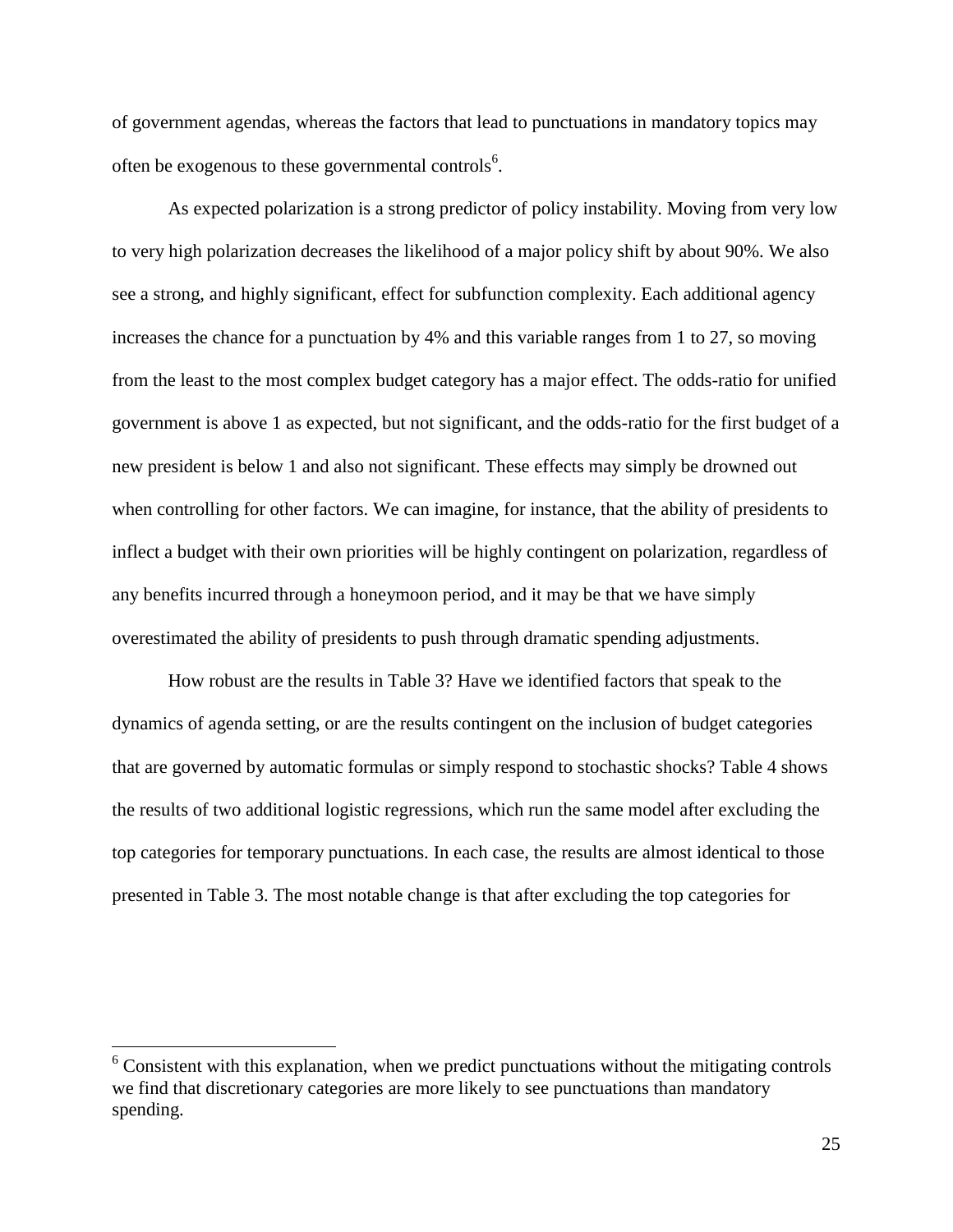temporary punctuations, mandatory spending is no longer significantly different than domestic

discretionary<sup>7</sup>.

| Table 4. Logit Regression Predicting the Occurrence of Punctuations Excluding Mandatory |
|-----------------------------------------------------------------------------------------|
| Spending and Categories Prone to Temporary Punctuations                                 |

| Variable                          | <b>Odds Ratio</b>                 | <b>Standard Error</b> |  |  |  |  |
|-----------------------------------|-----------------------------------|-----------------------|--|--|--|--|
| Excluding Top 3 Categories        |                                   |                       |  |  |  |  |
| Dollars (Millions)                | $0.99*$                           | 0.00                  |  |  |  |  |
| <b>Mandatory Spending</b>         | 1.08                              | 0.14                  |  |  |  |  |
| Defense Spending                  | $1.67*$                           | 0.22                  |  |  |  |  |
| <b>United Government</b>          | 1.05                              | 0.10                  |  |  |  |  |
| <b>House Polarization</b>         | $0.15*$                           | 0.04                  |  |  |  |  |
| <b>First Budget Year</b>          | 0.90                              | 0.11                  |  |  |  |  |
| <b>Subfunction Complexity</b>     | $1.05*$                           | 0.00                  |  |  |  |  |
| <b>Excluding Top 9 Categories</b> |                                   |                       |  |  |  |  |
| Dollars (Millions)                | 0.99                              | 0.00                  |  |  |  |  |
| <b>Mandatory Spending</b>         | 0.84                              | 0.14                  |  |  |  |  |
| Defense Spending                  | $1.97*$                           | 0.27                  |  |  |  |  |
| <b>United Government</b>          | 1.00                              | 0.10                  |  |  |  |  |
| <b>House Polarization</b>         | $0.10*$                           | 0.03                  |  |  |  |  |
| <b>First Budget Year</b>          | 0.85                              | 0.12                  |  |  |  |  |
| <b>Subfunction Complexity</b>     | $1.04*$                           | 0.00                  |  |  |  |  |
| Model 1:                          | Model 2:                          |                       |  |  |  |  |
| $N = 3,176$                       | $N = 2,819$                       |                       |  |  |  |  |
| Pseudo $R^2 = 0.05$               | Pseudo $R^2 = 0.05$               |                       |  |  |  |  |
| $*$ = significant at 0.05 p-value | $*$ = significant at 0.05 p-value |                       |  |  |  |  |

The robustness analysis points unequivocally in one direction: a key finding in the agenda setting literature—instabilities in policy series—is highly robust. Even after eliminating budget categories that are least amendable to agenda setting theory, we still see high levels of leptokurtosis in outlay distributions and the same factors predicting the occurrence of punctuations. Still, drawing a distinction between these three types of budgeting is important as they point to very different types of policymaking. Studies in agenda setting must be aware that the idea of dramatic shifts in policy direction as a driver of budget instabilities is only part of a larger, more complex policymaking dynamic.

<sup>&</sup>lt;sup>7</sup> This is probably attributable to the budget category for "farm income stabilization", which falls under mandatory spending and sees frequent punctuation reversals.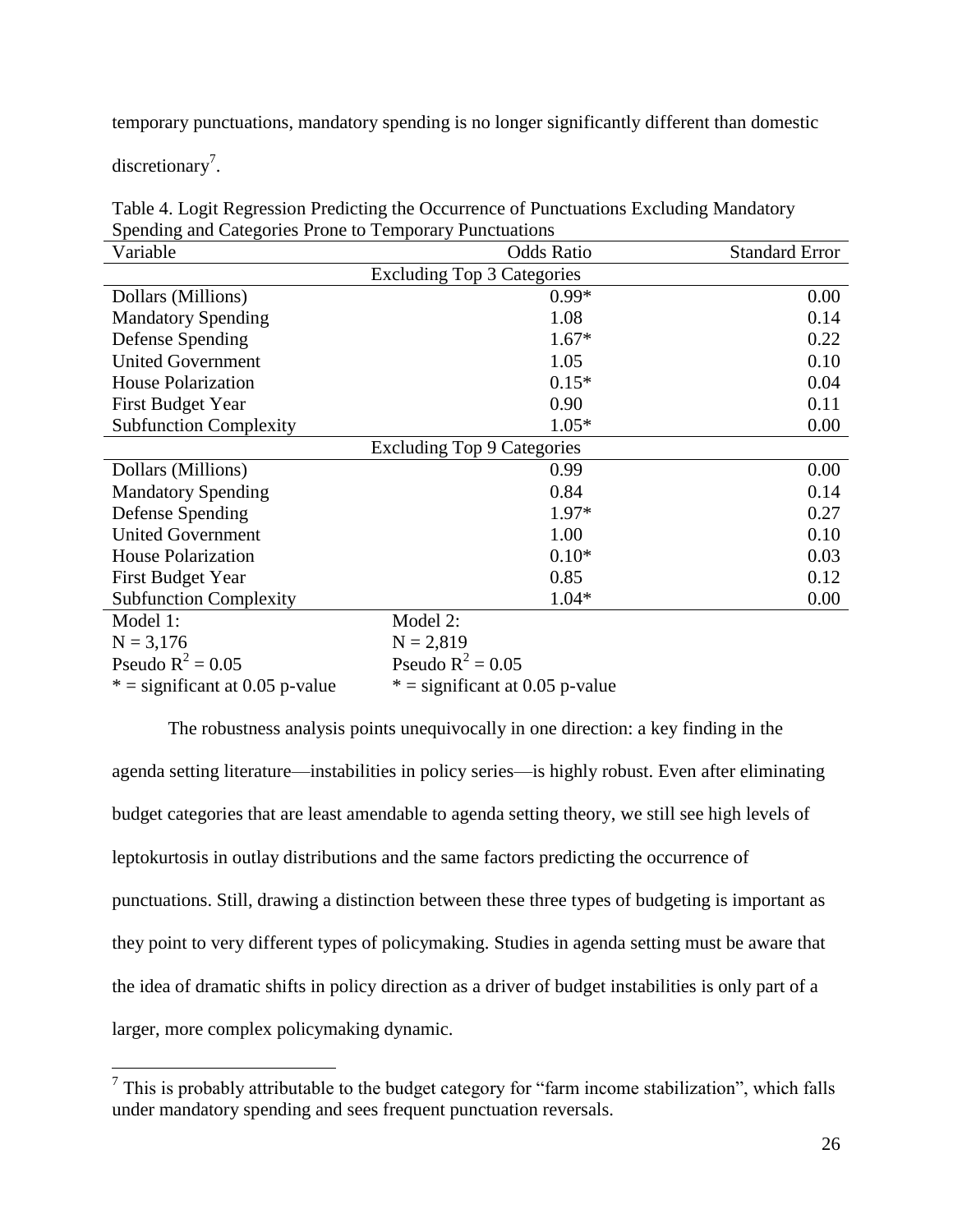## **Conclusion**

Punctuated equilibrium is an increasingly popular approach to understanding policy change, not just in a budgetary context, but across a range of organizational outputs. Given the explanatory power of this idea and its wide assimilation through the literature, we want to be sure that its central empirical findings are robust. Here we have identified what could be a major concern: that the dichotomy between incremental and punctuated changes that the theory explains as the result of shifting political commitments, is in fact artifactual. The counter-hypothesis is that we observe incrementalism because much of the budget is tied to slow-moving demographic indicators, and we observe punctuations because certain budget categories are linked to highly stochastic input series. When we combine these factors with a distributional approach we would naturally observe leptokurtosis, but it would actually have little to do with punctuated equilibrium theory. After conducting various robustness tests we can confidently report that this concern is unfounded. Removing potential sources of measurement bias from the data does little to alter the shape of budget distributions and the same predictive elements remain statistically significant. Further, the finding of high kurtosis is robust with respect to time; it remains high even as mandatory spending makes up a larger proportion of the budget.

The findings from the paper contribute beyond the support they lend to punctuated equilibrium theory. Most important is the discovery that many of the punctuations observed in government budgets are short-lived and see reversals within only a few years. Given the large proportion of such cases, and in line with the question that John and Bevan (2011) addressed in their paper, one could wonder whether the distributional approach to the study of punctuations simply has too much error built into it to be worthwhile. Our analysis suggests that the findings remain robust even when we recognize and control for relevant causal processes that could generate significant numbers of "false" or temporary punctuations.

27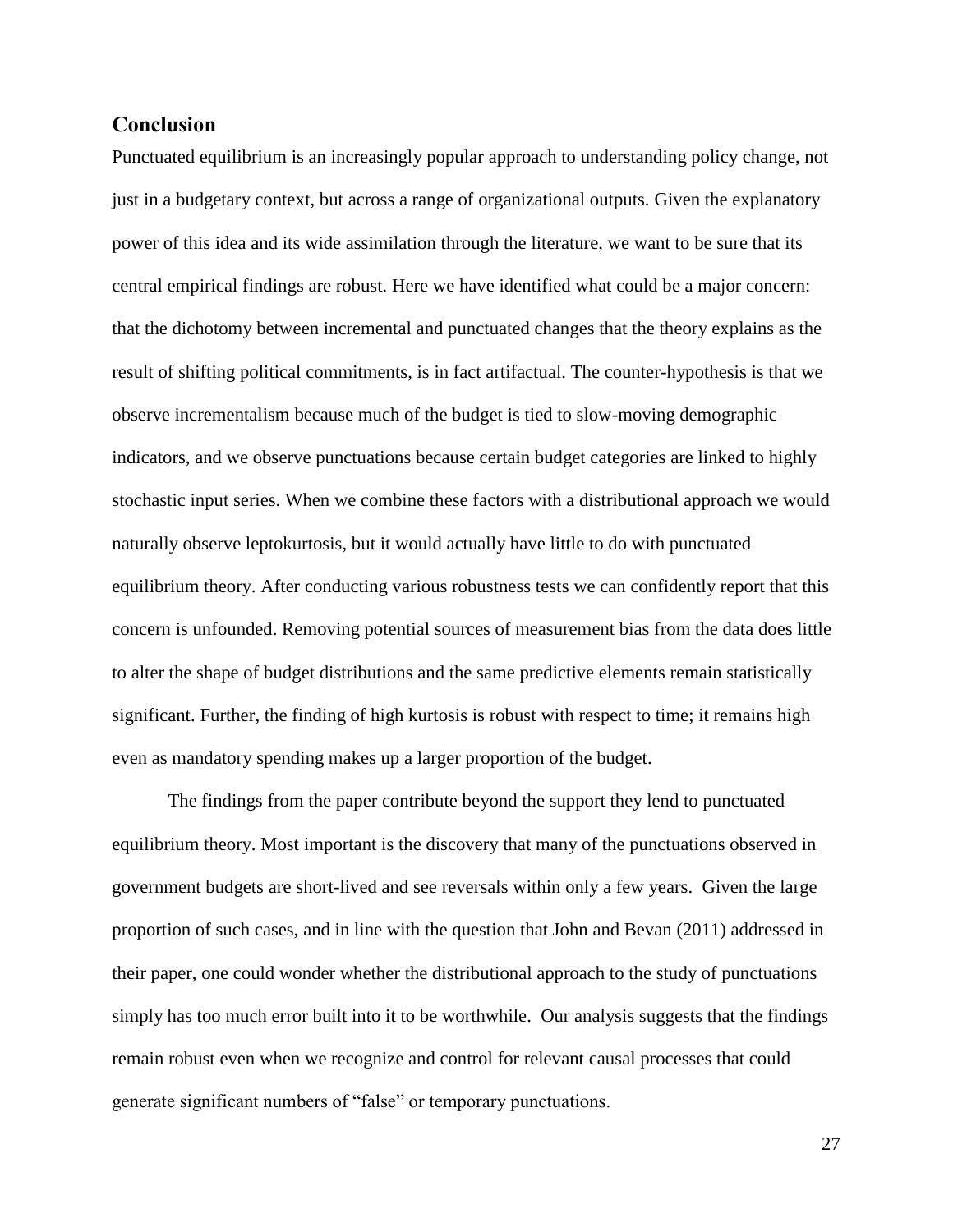## **References**

- Baumgartner, Frank R., and Bryan D. Jones. 1993. *Agendas and Instability in American Politics*. Chicago: University of Chicago Press.
- Breunig, Christian and Chris Koski. 2006. Punctuated Equilibria and Budgets in the American States. *Policy Studies Journal* 34: 363-79.
- John, Peter and Shaun Bevan. 2011. What Are Policy Punctuations? Large Changes in the Legislative Agenda of the UK Government, 1911-2008. *Policy Studies Journal* 40: 89- 108.
- Jones, Bryan D. and Frank R. Baumgartner. 2005. *The Politics of Attention: How the Government Prioritizes Problems*. Chicago: University of Chicago Press.
- Jones, Bryan D., Frank R. Baumgartner, Christian Breunig, Chris Wlezien, Stuart Soroka, Martial Foucault, Abel François, Christoffer Green-Pedersen, Chris Koske, Peter John, Peter B. Mortensen, Frédéric Varone, and Stefaan Walgrave. 2009. A General Empirical Law of Public Budgets: A Comparative Analysis. *American Journal of Political Science* 53: 855-73.
- Jones, Bryan D., Frank R. Baumgartner, and James L. True. 1998. Policy Punctuations: US Budget Authority, 1947–95. *Journal of Politics* 60 (1): 1–33.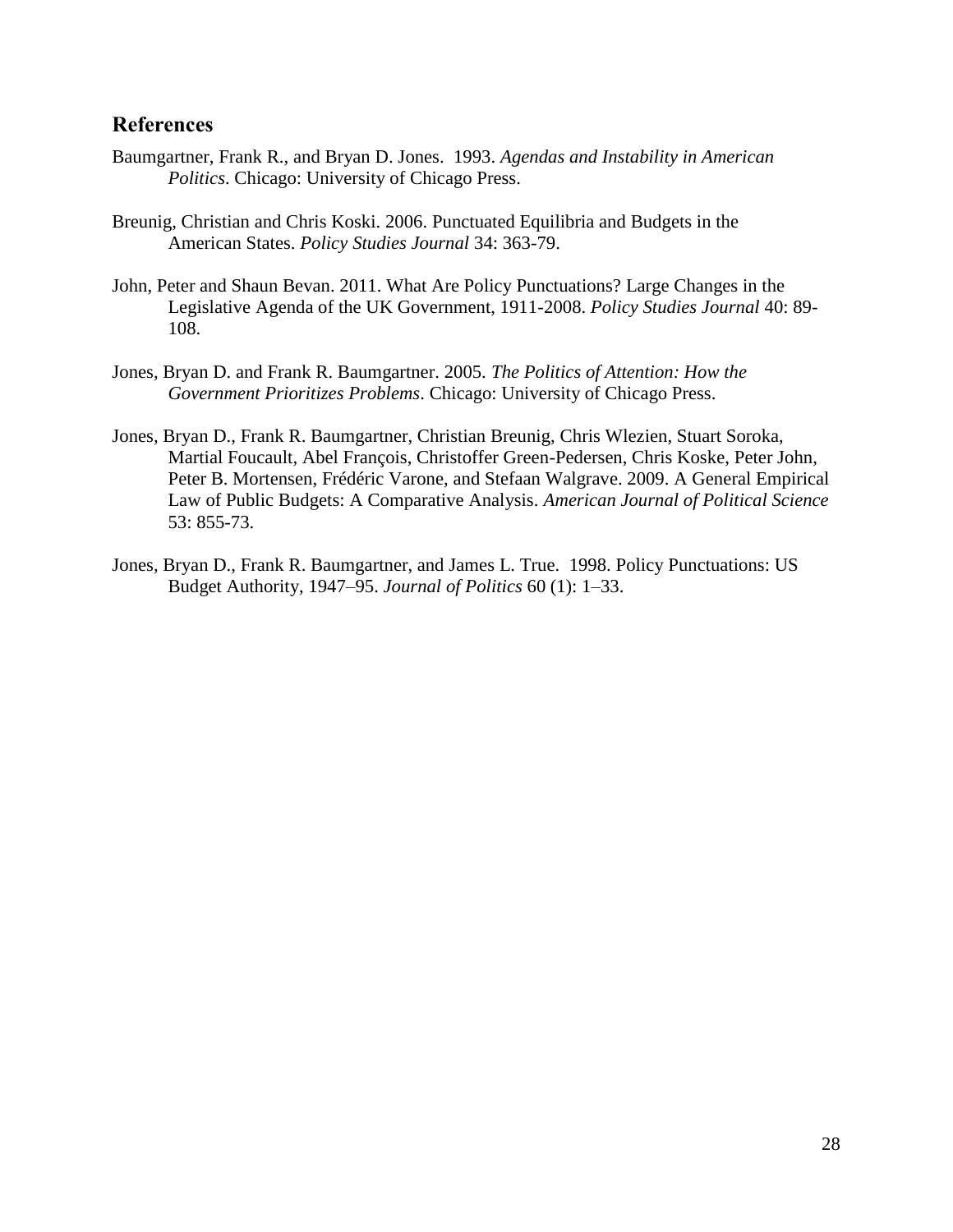### **Appendix—Robustness Tests with Serial Auto-correlation**

A limitation of the robustness tests we conduct is that they are based on defining a temporary punctuation as one that is reversed by at least 50% within 4 years. As Table 1 made clear, however, there are many different ways we can set this definition, which has a big effect on the number of temporary punctuations we identify. Another approach to robustness testing is to exclude budget categories based on levels of serial auto-correlation. This has the advantage that these measurements are constant and not based on any pre-determined set of parameters. Figure 1A plots the number of temporary punctuations identified in Table 2 against levels of autocorrelation, for each budget category. With a 0.60 correlation, budget categories with lower levels of auto-correlation tend to have more temporary punctuations; a relationship supported by the figures on space flight and disaster relief. Serial auto-correlation appears to be a plausible substitute for direct measures of temporary punctuations.



Figure 1A. Temporary Punctuations and Serial Auto-correlation for 66 Budget Categories

We repeat our logistic regression model, this time excluding budget categories that have levels of auto-correlation below 0.50 and 0.80. Table 1A has the results of both regressions.